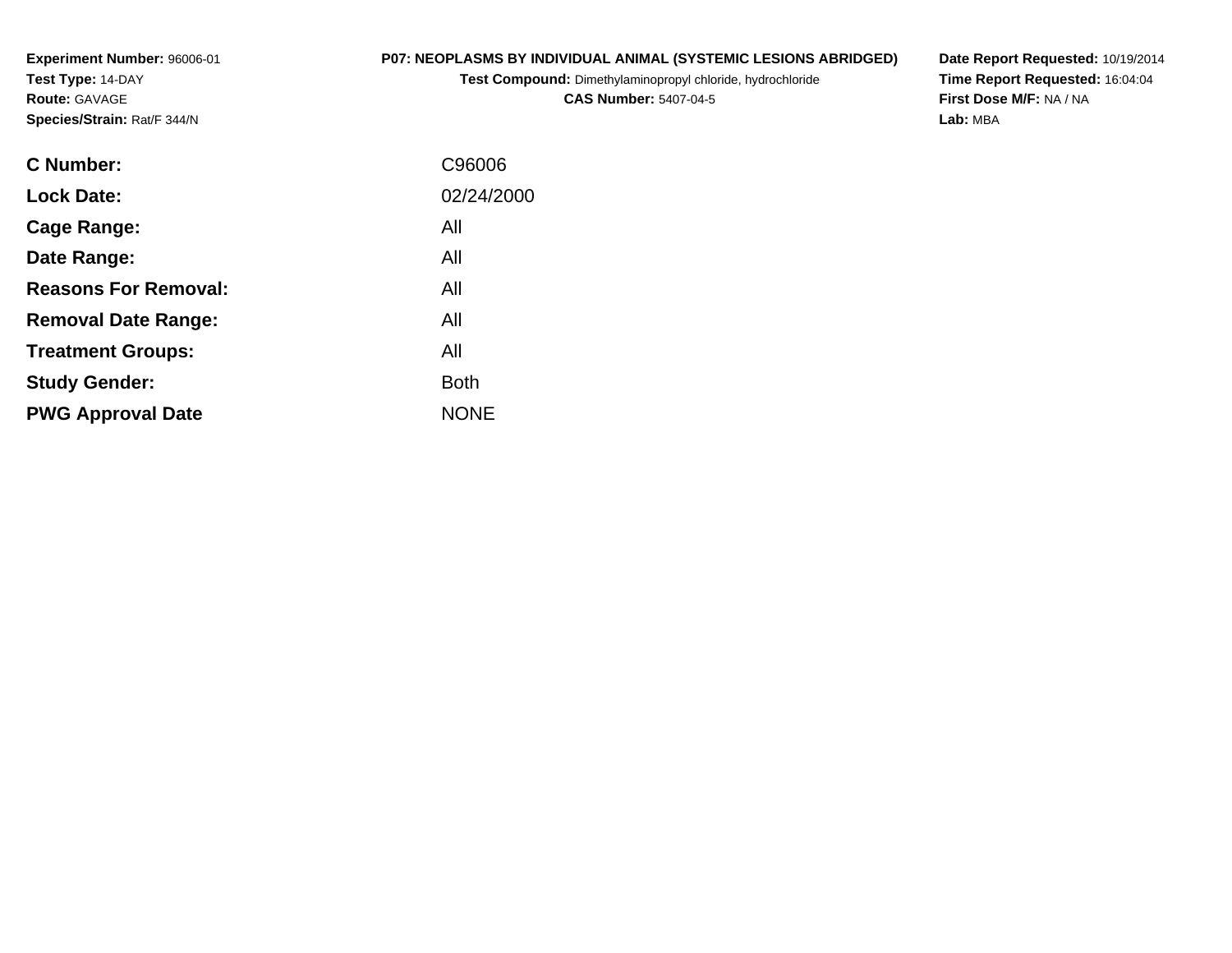| Experiment Number: 96006-01<br>Test Type: 14-DAY<br>Route: GAVAGE<br>Species/Strain: Rat/F 344/N |                                 |                | P07: NEOPLASMS BY INDIVIDUAL ANIMAL (SYSTEMIC LESIONS ABRIDGED)<br>Test Compound: Dimethylaminopropyl chloride, hydrochloride<br><b>CAS Number: 5407-04-5</b> | Date Report Requested: 10/19/2014<br>Time Report Requested: 16:04:04<br>First Dose M/F: NA / NA<br>Lab: MBA |
|--------------------------------------------------------------------------------------------------|---------------------------------|----------------|---------------------------------------------------------------------------------------------------------------------------------------------------------------|-------------------------------------------------------------------------------------------------------------|
| F 344/N Rat Male<br><b>VEHICLE CONTROL</b>                                                       | DAY ON TEST<br><b>ANIMAL ID</b> | <u>*TOTALS</u> |                                                                                                                                                               |                                                                                                             |
| <b>Alimentary System</b>                                                                         |                                 |                |                                                                                                                                                               |                                                                                                             |
| <b>NONE</b><br><b>Cardiovascular System</b>                                                      |                                 |                |                                                                                                                                                               |                                                                                                             |
| <b>NONE</b><br><b>Endocrine System</b>                                                           |                                 |                |                                                                                                                                                               |                                                                                                             |
| <b>NONE</b><br><b>General Body System</b>                                                        |                                 |                |                                                                                                                                                               |                                                                                                             |
| <b>NONE</b><br><b>Genital System</b>                                                             |                                 |                |                                                                                                                                                               |                                                                                                             |
| <b>NONE</b><br><b>Hematopoietic System</b>                                                       |                                 |                |                                                                                                                                                               |                                                                                                             |
| <b>NONE</b><br><b>Integumentary System</b>                                                       |                                 |                |                                                                                                                                                               |                                                                                                             |
| <b>NONE</b><br><b>Musculoskeletal System</b>                                                     |                                 |                |                                                                                                                                                               |                                                                                                             |
| <b>NONE</b><br><b>Nervous System</b>                                                             |                                 |                |                                                                                                                                                               |                                                                                                             |
| <b>NONE</b>                                                                                      |                                 |                |                                                                                                                                                               |                                                                                                             |
|                                                                                                  |                                 |                |                                                                                                                                                               |                                                                                                             |

+ ..Tissue examined microscopically

I ..Insufficient tissue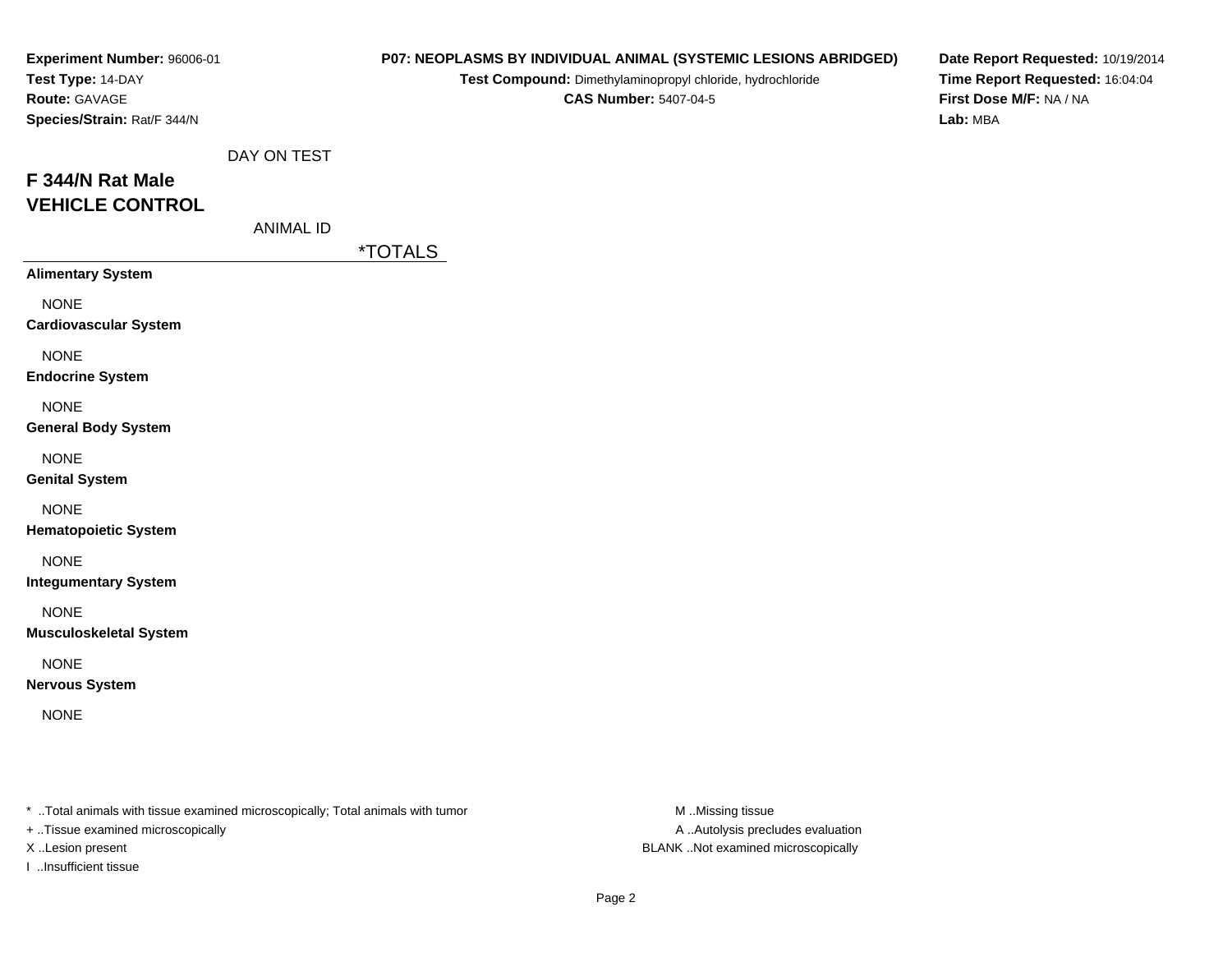| Experiment Number: 96006-01<br>Test Type: 14-DAY<br>Route: GAVAGE<br>Species/Strain: Rat/F 344/N |                  |                       | Test Compound: Dimethylaminopropyl chloride, hydrochloride<br><b>CAS Number: 5407-04-5</b> | P07: NEOPLASMS BY INDIVIDUAL ANIMAL (SYSTEMIC LESIONS ABRIDGED) | Date Report Requested: 10/19/2014<br>Time Report Requested: 16:04:05<br>First Dose M/F: NA / NA<br>Lab: MBA |
|--------------------------------------------------------------------------------------------------|------------------|-----------------------|--------------------------------------------------------------------------------------------|-----------------------------------------------------------------|-------------------------------------------------------------------------------------------------------------|
|                                                                                                  | DAY ON TEST      |                       |                                                                                            |                                                                 |                                                                                                             |
| F 344/N Rat Male<br><b>VEHICLE CONTROL</b>                                                       |                  |                       |                                                                                            |                                                                 |                                                                                                             |
|                                                                                                  | <b>ANIMAL ID</b> | <i><b>*TOTALS</b></i> |                                                                                            |                                                                 |                                                                                                             |
| <b>Respiratory System</b>                                                                        |                  |                       |                                                                                            |                                                                 |                                                                                                             |
| <b>NONE</b><br><b>Special Senses System</b>                                                      |                  |                       |                                                                                            |                                                                 |                                                                                                             |
| <b>NONE</b><br><b>Urinary System</b>                                                             |                  |                       |                                                                                            |                                                                 |                                                                                                             |
| <b>NONE</b><br><b>SYSTEMIC LESIONS</b>                                                           |                  |                       |                                                                                            |                                                                 |                                                                                                             |
| Multiple Organ                                                                                   |                  | 0                     |                                                                                            |                                                                 |                                                                                                             |

+ ..Tissue examined microscopically

I ..Insufficient tissue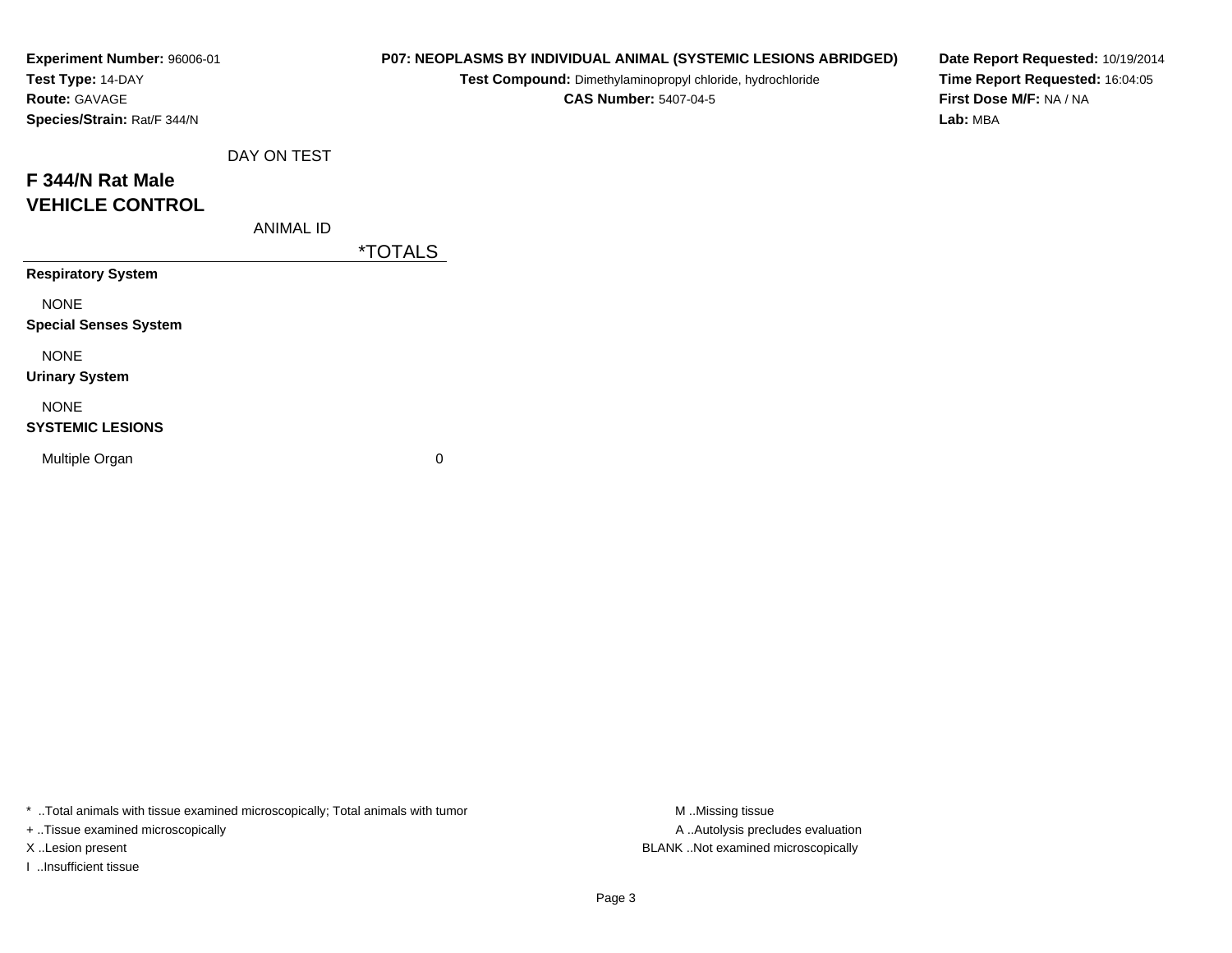| Experiment Number: 96006-01<br>Test Type: 14-DAY<br>Route: GAVAGE<br>Species/Strain: Rat/F 344/N |                                 |                       | P07: NEOPLASMS BY INDIVIDUAL ANIMAL (SYSTEMIC LESIONS ABRIDGED)<br>Test Compound: Dimethylaminopropyl chloride, hydrochloride<br><b>CAS Number: 5407-04-5</b> | Date Report Requested: 10/19/2014<br>Time Report Requested: 16:04:05<br>First Dose M/F: NA / NA<br>Lab: MBA |
|--------------------------------------------------------------------------------------------------|---------------------------------|-----------------------|---------------------------------------------------------------------------------------------------------------------------------------------------------------|-------------------------------------------------------------------------------------------------------------|
| F 344/N Rat Male<br><b>MG/KG</b><br>6.25                                                         | DAY ON TEST<br><b>ANIMAL ID</b> | <i><b>*TOTALS</b></i> |                                                                                                                                                               |                                                                                                             |
| <b>Alimentary System</b>                                                                         |                                 |                       |                                                                                                                                                               |                                                                                                             |
| <b>NONE</b><br><b>Cardiovascular System</b>                                                      |                                 |                       |                                                                                                                                                               |                                                                                                             |
| <b>NONE</b><br><b>Endocrine System</b>                                                           |                                 |                       |                                                                                                                                                               |                                                                                                             |
| <b>NONE</b><br><b>General Body System</b>                                                        |                                 |                       |                                                                                                                                                               |                                                                                                             |
| <b>NONE</b><br><b>Genital System</b>                                                             |                                 |                       |                                                                                                                                                               |                                                                                                             |
| <b>NONE</b><br><b>Hematopoietic System</b>                                                       |                                 |                       |                                                                                                                                                               |                                                                                                             |
| <b>NONE</b><br><b>Integumentary System</b>                                                       |                                 |                       |                                                                                                                                                               |                                                                                                             |
| <b>NONE</b><br><b>Musculoskeletal System</b>                                                     |                                 |                       |                                                                                                                                                               |                                                                                                             |
| <b>NONE</b><br><b>Nervous System</b>                                                             |                                 |                       |                                                                                                                                                               |                                                                                                             |
| <b>NONE</b>                                                                                      |                                 |                       |                                                                                                                                                               |                                                                                                             |
|                                                                                                  |                                 |                       |                                                                                                                                                               |                                                                                                             |

+ ..Tissue examined microscopically

I ..Insufficient tissue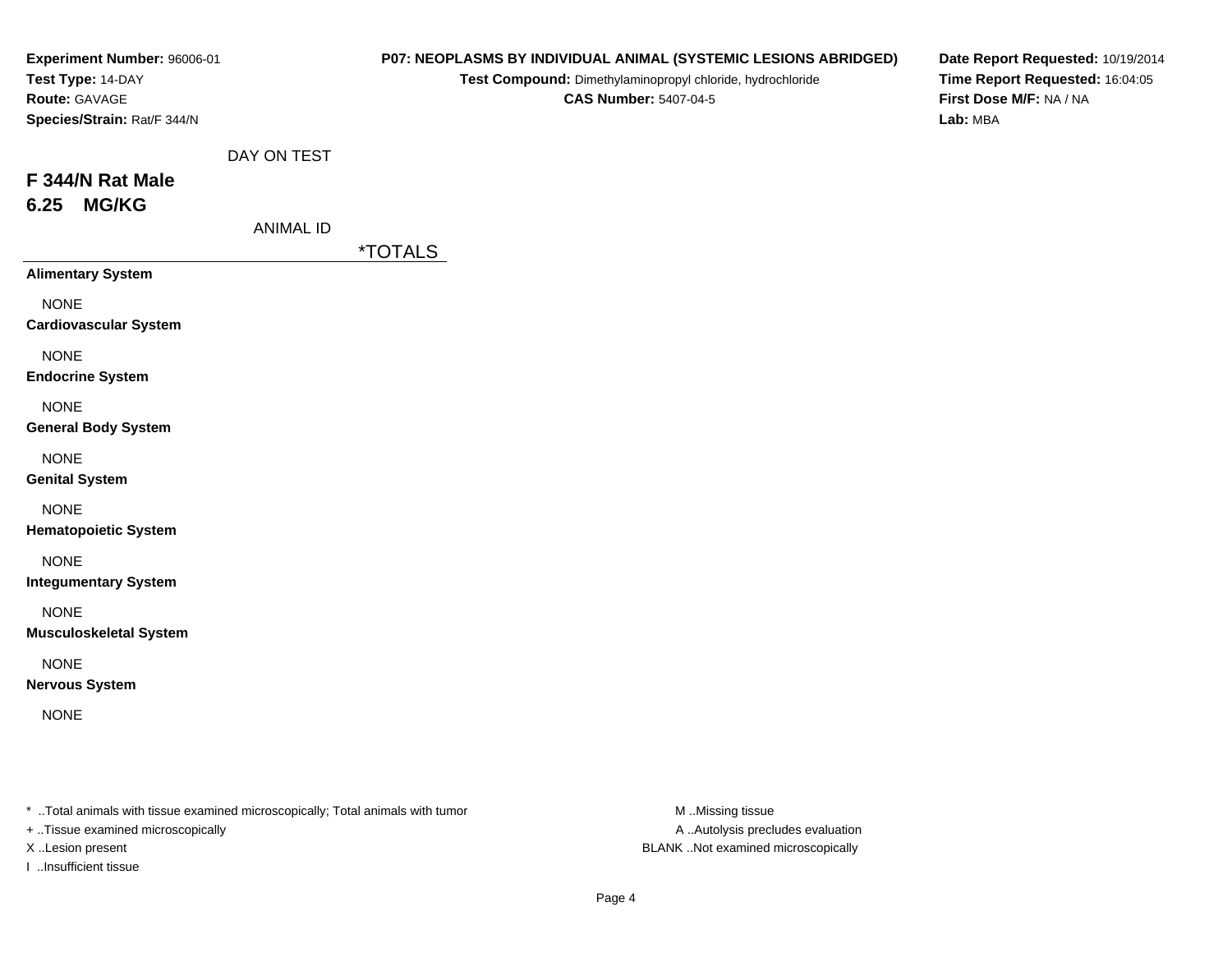| Experiment Number: 96006-01<br>Test Type: 14-DAY<br>Route: GAVAGE<br>Species/Strain: Rat/F 344/N |                  |                       | P07: NEOPLASMS BY INDIVIDUAL ANIMAL (SYSTEMIC LESIONS ABRIDGED)<br>Test Compound: Dimethylaminopropyl chloride, hydrochloride<br><b>CAS Number: 5407-04-5</b> | Date Report Requested: 10/19/2014<br>Time Report Requested: 16:04:05<br>First Dose M/F: NA / NA<br>Lab: MBA |
|--------------------------------------------------------------------------------------------------|------------------|-----------------------|---------------------------------------------------------------------------------------------------------------------------------------------------------------|-------------------------------------------------------------------------------------------------------------|
|                                                                                                  | DAY ON TEST      |                       |                                                                                                                                                               |                                                                                                             |
| F 344/N Rat Male<br><b>MG/KG</b><br>6.25                                                         |                  |                       |                                                                                                                                                               |                                                                                                             |
|                                                                                                  | <b>ANIMAL ID</b> | <i><b>*TOTALS</b></i> |                                                                                                                                                               |                                                                                                             |
| <b>Respiratory System</b>                                                                        |                  |                       |                                                                                                                                                               |                                                                                                             |
| <b>NONE</b><br><b>Special Senses System</b>                                                      |                  |                       |                                                                                                                                                               |                                                                                                             |
| <b>NONE</b><br><b>Urinary System</b>                                                             |                  |                       |                                                                                                                                                               |                                                                                                             |
| <b>NONE</b><br><b>SYSTEMIC LESIONS</b>                                                           |                  |                       |                                                                                                                                                               |                                                                                                             |
| Multiple Organ                                                                                   |                  | 0                     |                                                                                                                                                               |                                                                                                             |
|                                                                                                  |                  |                       |                                                                                                                                                               |                                                                                                             |

+ ..Tissue examined microscopically

I ..Insufficient tissue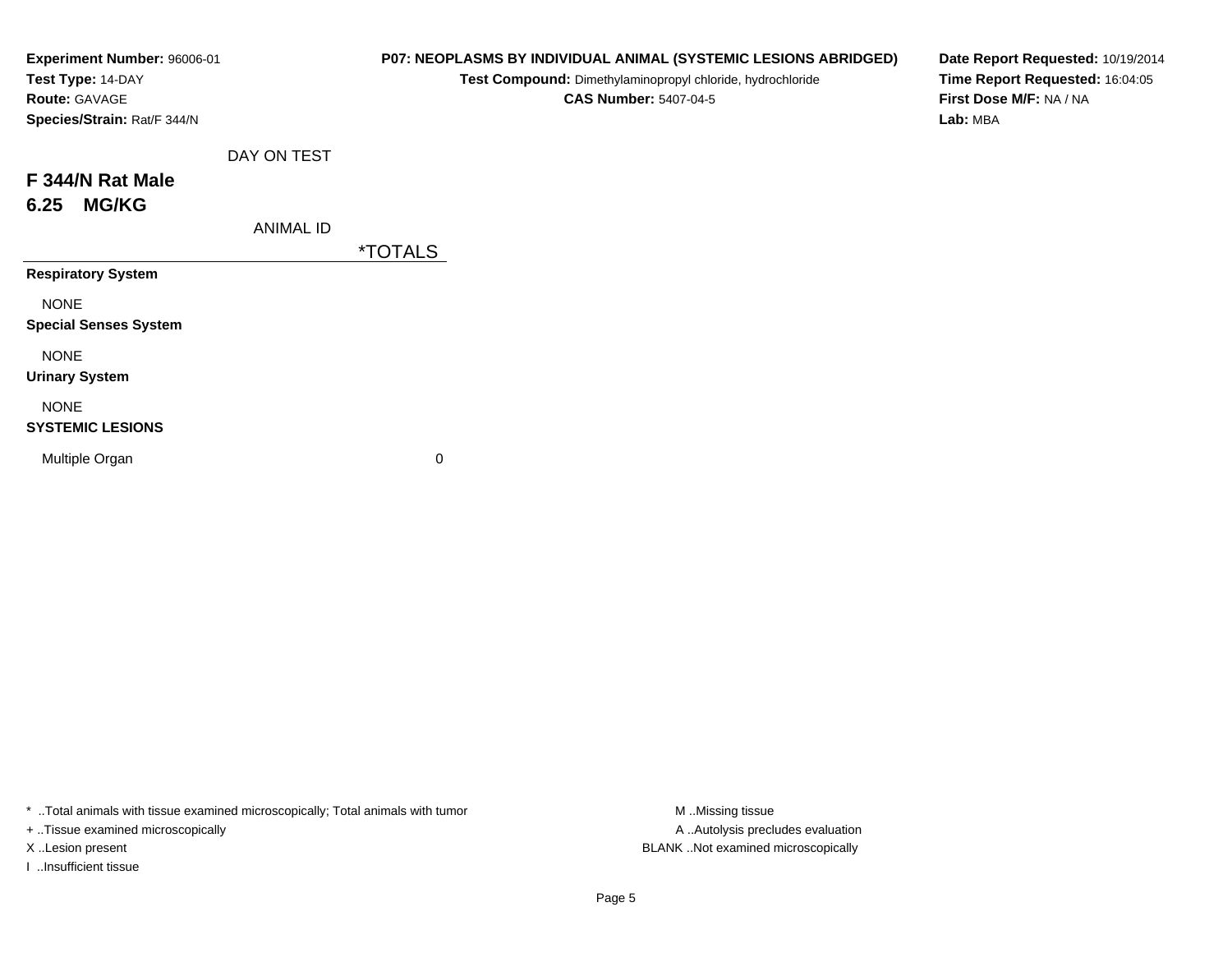| Experiment Number: 96006-01<br>Test Type: 14-DAY<br>Route: GAVAGE<br>Species/Strain: Rat/F 344/N |                                 |                       | P07: NEOPLASMS BY INDIVIDUAL ANIMAL (SYSTEMIC LESIONS ABRIDGED)<br>Test Compound: Dimethylaminopropyl chloride, hydrochloride<br><b>CAS Number: 5407-04-5</b> | Date Report Requested: 10/19/2014<br>Time Report Requested: 16:04:05<br>First Dose M/F: NA / NA<br>Lab: MBA |
|--------------------------------------------------------------------------------------------------|---------------------------------|-----------------------|---------------------------------------------------------------------------------------------------------------------------------------------------------------|-------------------------------------------------------------------------------------------------------------|
| F 344/N Rat Male<br><b>MG/KG</b><br>12.5                                                         | DAY ON TEST<br><b>ANIMAL ID</b> |                       |                                                                                                                                                               |                                                                                                             |
| <b>Alimentary System</b>                                                                         |                                 | <i><b>*TOTALS</b></i> |                                                                                                                                                               |                                                                                                             |
| <b>NONE</b><br><b>Cardiovascular System</b>                                                      |                                 |                       |                                                                                                                                                               |                                                                                                             |
| <b>NONE</b><br><b>Endocrine System</b>                                                           |                                 |                       |                                                                                                                                                               |                                                                                                             |
| <b>NONE</b><br><b>General Body System</b>                                                        |                                 |                       |                                                                                                                                                               |                                                                                                             |
| <b>NONE</b><br><b>Genital System</b>                                                             |                                 |                       |                                                                                                                                                               |                                                                                                             |
| <b>NONE</b><br><b>Hematopoietic System</b>                                                       |                                 |                       |                                                                                                                                                               |                                                                                                             |
| <b>NONE</b><br><b>Integumentary System</b>                                                       |                                 |                       |                                                                                                                                                               |                                                                                                             |
| <b>NONE</b><br><b>Musculoskeletal System</b>                                                     |                                 |                       |                                                                                                                                                               |                                                                                                             |
| <b>NONE</b><br><b>Nervous System</b>                                                             |                                 |                       |                                                                                                                                                               |                                                                                                             |
| <b>NONE</b>                                                                                      |                                 |                       |                                                                                                                                                               |                                                                                                             |
|                                                                                                  |                                 |                       |                                                                                                                                                               |                                                                                                             |

+ ..Tissue examined microscopically

I ..Insufficient tissue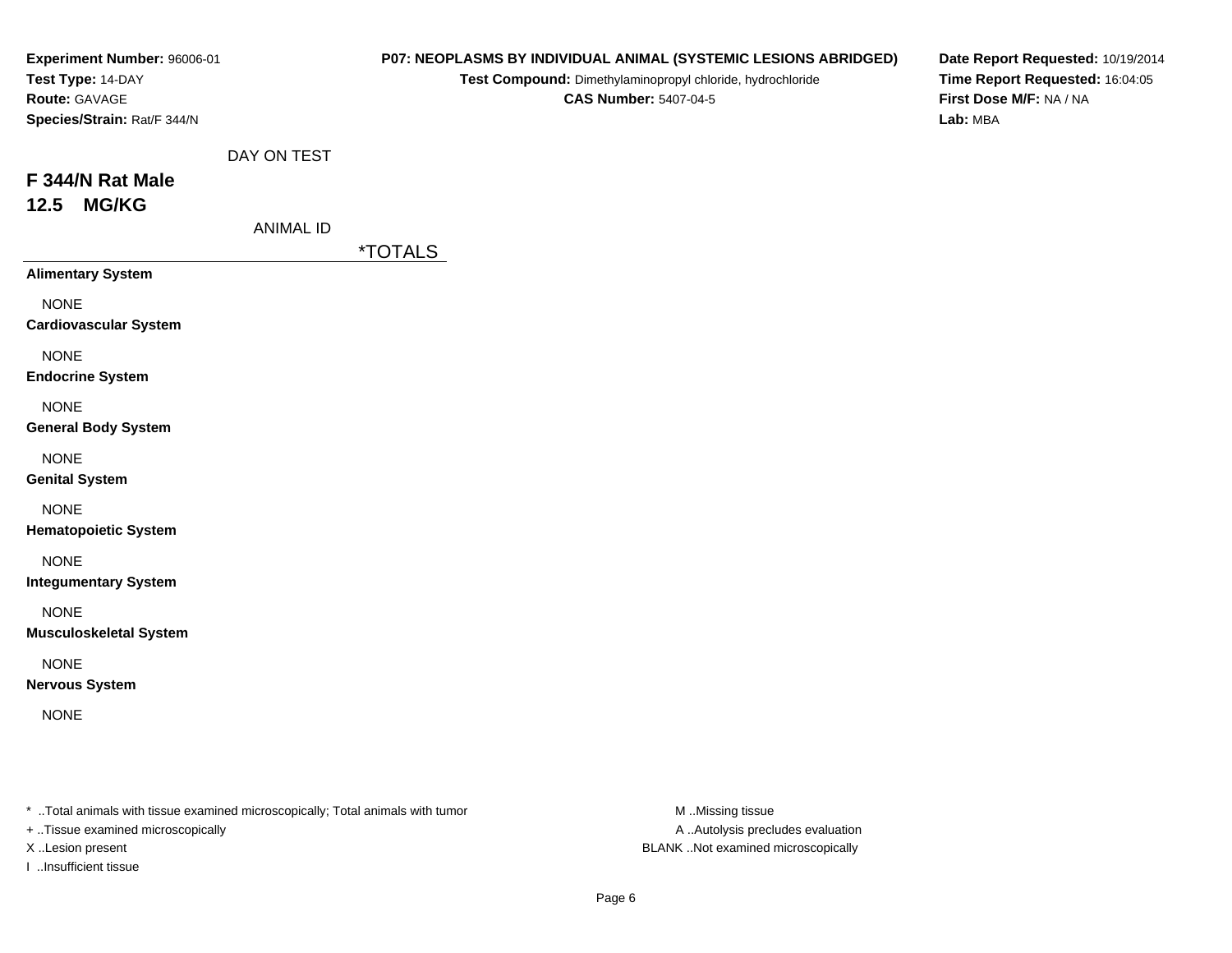| Experiment Number: 96006-01<br>Test Type: 14-DAY<br><b>Route: GAVAGE</b><br>Species/Strain: Rat/F 344/N |                  |                       | P07: NEOPLASMS BY INDIVIDUAL ANIMAL (SYSTEMIC LESIONS ABRIDGED)<br>Test Compound: Dimethylaminopropyl chloride, hydrochloride<br><b>CAS Number: 5407-04-5</b> | Date Report Requested: 10/19/2014<br>Time Report Requested: 16:04:05<br>First Dose M/F: NA / NA<br>Lab: MBA |
|---------------------------------------------------------------------------------------------------------|------------------|-----------------------|---------------------------------------------------------------------------------------------------------------------------------------------------------------|-------------------------------------------------------------------------------------------------------------|
|                                                                                                         | DAY ON TEST      |                       |                                                                                                                                                               |                                                                                                             |
| F 344/N Rat Male<br><b>MG/KG</b><br>12.5                                                                |                  |                       |                                                                                                                                                               |                                                                                                             |
|                                                                                                         | <b>ANIMAL ID</b> | <i><b>*TOTALS</b></i> |                                                                                                                                                               |                                                                                                             |
| <b>Respiratory System</b>                                                                               |                  |                       |                                                                                                                                                               |                                                                                                             |
| <b>NONE</b><br><b>Special Senses System</b>                                                             |                  |                       |                                                                                                                                                               |                                                                                                             |
| <b>NONE</b><br><b>Urinary System</b>                                                                    |                  |                       |                                                                                                                                                               |                                                                                                             |
| <b>NONE</b><br><b>SYSTEMIC LESIONS</b>                                                                  |                  |                       |                                                                                                                                                               |                                                                                                             |
| Multiple Organ                                                                                          |                  | 0                     |                                                                                                                                                               |                                                                                                             |
|                                                                                                         |                  |                       |                                                                                                                                                               |                                                                                                             |

+ ..Tissue examined microscopically

I ..Insufficient tissue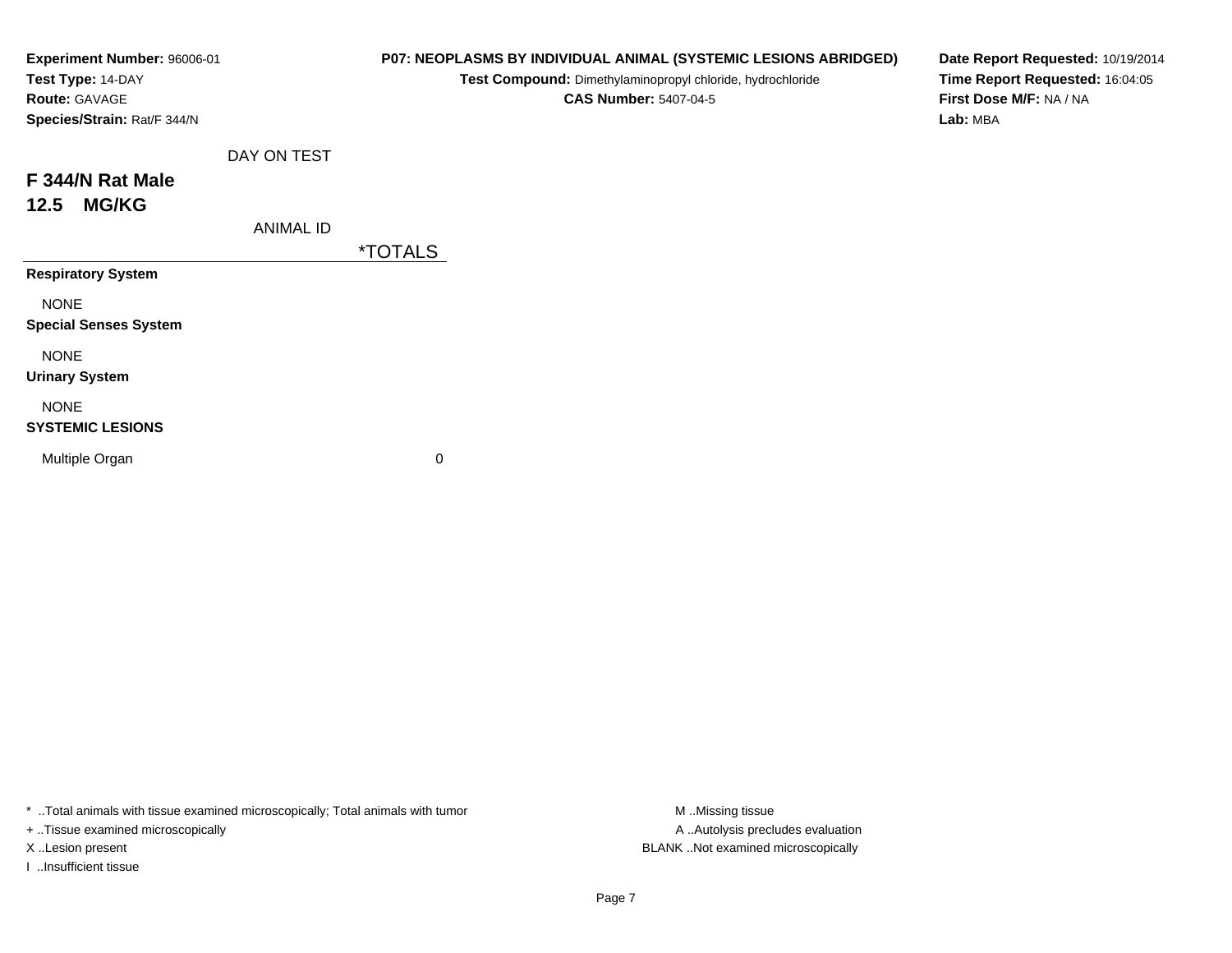| Experiment Number: 96006-01<br>Test Type: 14-DAY<br>Route: GAVAGE<br>Species/Strain: Rat/F 344/N |                                 |                       | P07: NEOPLASMS BY INDIVIDUAL ANIMAL (SYSTEMIC LESIONS ABRIDGED)<br>Test Compound: Dimethylaminopropyl chloride, hydrochloride<br><b>CAS Number: 5407-04-5</b> | Date Report Requested: 10/19/2014<br>Time Report Requested: 16:04:05<br>First Dose M/F: NA / NA<br>Lab: MBA |
|--------------------------------------------------------------------------------------------------|---------------------------------|-----------------------|---------------------------------------------------------------------------------------------------------------------------------------------------------------|-------------------------------------------------------------------------------------------------------------|
| F 344/N Rat Male<br>25 MG/KG                                                                     | DAY ON TEST<br><b>ANIMAL ID</b> | <i><b>*TOTALS</b></i> |                                                                                                                                                               |                                                                                                             |
| <b>Alimentary System</b>                                                                         |                                 |                       |                                                                                                                                                               |                                                                                                             |
| <b>NONE</b><br><b>Cardiovascular System</b>                                                      |                                 |                       |                                                                                                                                                               |                                                                                                             |
| <b>NONE</b><br><b>Endocrine System</b>                                                           |                                 |                       |                                                                                                                                                               |                                                                                                             |
| <b>NONE</b><br><b>General Body System</b>                                                        |                                 |                       |                                                                                                                                                               |                                                                                                             |
| <b>NONE</b><br><b>Genital System</b>                                                             |                                 |                       |                                                                                                                                                               |                                                                                                             |
| <b>NONE</b><br><b>Hematopoietic System</b>                                                       |                                 |                       |                                                                                                                                                               |                                                                                                             |
| <b>NONE</b><br><b>Integumentary System</b>                                                       |                                 |                       |                                                                                                                                                               |                                                                                                             |
| <b>NONE</b><br><b>Musculoskeletal System</b>                                                     |                                 |                       |                                                                                                                                                               |                                                                                                             |
| <b>NONE</b><br><b>Nervous System</b>                                                             |                                 |                       |                                                                                                                                                               |                                                                                                             |
| <b>NONE</b>                                                                                      |                                 |                       |                                                                                                                                                               |                                                                                                             |
|                                                                                                  |                                 |                       |                                                                                                                                                               |                                                                                                             |

+ ..Tissue examined microscopically

I ..Insufficient tissue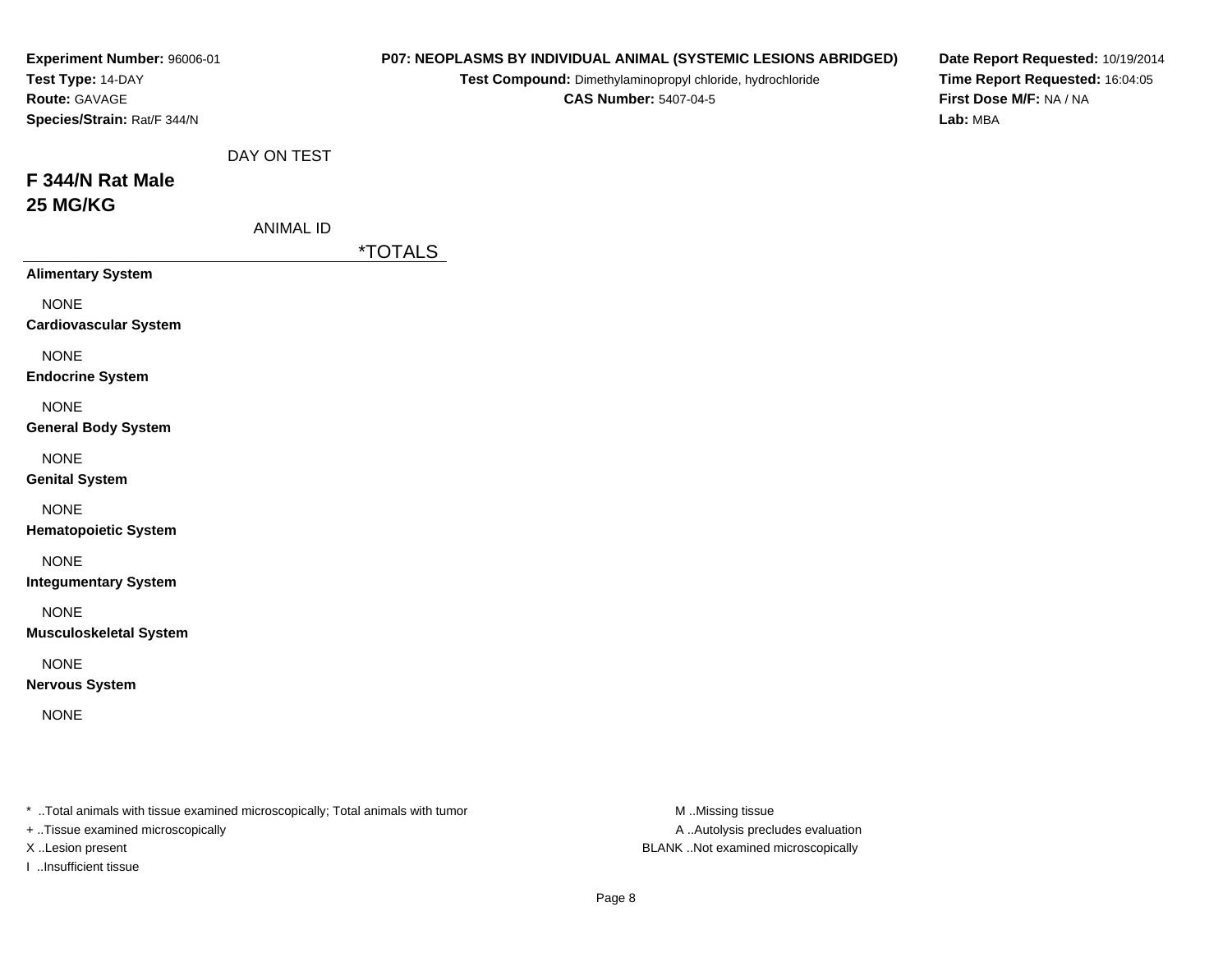| Date Report Requested: 10/19/2014<br>Time Report Requested: 16:04:05<br>First Dose M/F: NA / NA |
|-------------------------------------------------------------------------------------------------|
|                                                                                                 |
|                                                                                                 |
|                                                                                                 |
|                                                                                                 |
|                                                                                                 |
|                                                                                                 |
|                                                                                                 |
|                                                                                                 |
|                                                                                                 |
|                                                                                                 |

+ ..Tissue examined microscopically

I ..Insufficient tissue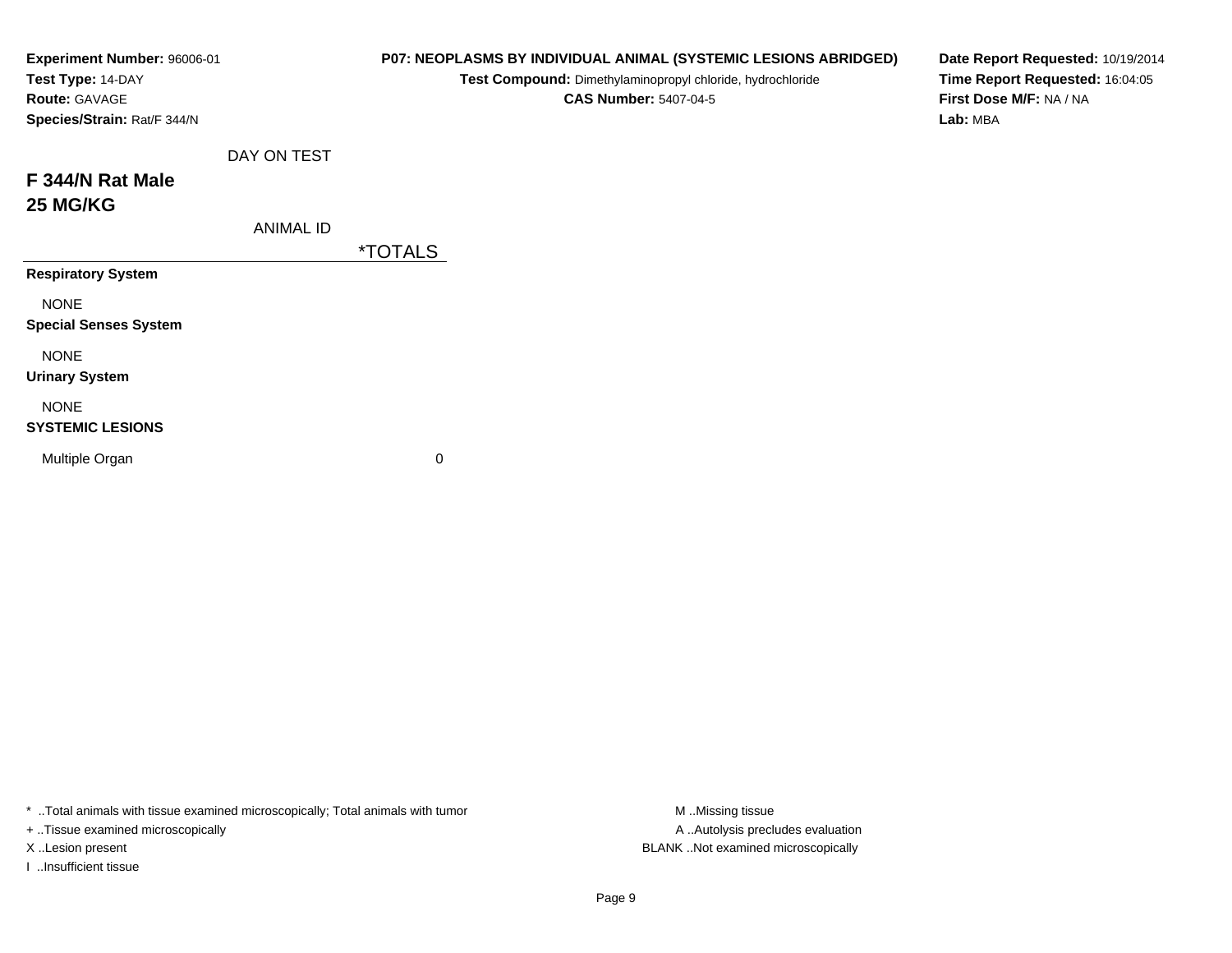| Experiment Number: 96006-01<br>Test Type: 14-DAY<br>Route: GAVAGE<br>Species/Strain: Rat/F 344/N |                                 |                       | P07: NEOPLASMS BY INDIVIDUAL ANIMAL (SYSTEMIC LESIONS ABRIDGED)<br>Test Compound: Dimethylaminopropyl chloride, hydrochloride<br><b>CAS Number: 5407-04-5</b> | Date Report Requested: 10/19/2014<br>Time Report Requested: 16:04:05<br>First Dose M/F: NA / NA<br>Lab: MBA |
|--------------------------------------------------------------------------------------------------|---------------------------------|-----------------------|---------------------------------------------------------------------------------------------------------------------------------------------------------------|-------------------------------------------------------------------------------------------------------------|
| F 344/N Rat Male<br><b>50 MG/KG</b>                                                              | DAY ON TEST<br><b>ANIMAL ID</b> | <i><b>*TOTALS</b></i> |                                                                                                                                                               |                                                                                                             |
| <b>Alimentary System</b>                                                                         |                                 |                       |                                                                                                                                                               |                                                                                                             |
| <b>NONE</b><br><b>Cardiovascular System</b>                                                      |                                 |                       |                                                                                                                                                               |                                                                                                             |
| <b>NONE</b><br><b>Endocrine System</b>                                                           |                                 |                       |                                                                                                                                                               |                                                                                                             |
| <b>NONE</b><br><b>General Body System</b>                                                        |                                 |                       |                                                                                                                                                               |                                                                                                             |
| <b>NONE</b><br><b>Genital System</b>                                                             |                                 |                       |                                                                                                                                                               |                                                                                                             |
| <b>NONE</b><br><b>Hematopoietic System</b>                                                       |                                 |                       |                                                                                                                                                               |                                                                                                             |
| <b>NONE</b><br><b>Integumentary System</b>                                                       |                                 |                       |                                                                                                                                                               |                                                                                                             |
| <b>NONE</b><br><b>Musculoskeletal System</b>                                                     |                                 |                       |                                                                                                                                                               |                                                                                                             |
| <b>NONE</b><br><b>Nervous System</b>                                                             |                                 |                       |                                                                                                                                                               |                                                                                                             |
| <b>NONE</b>                                                                                      |                                 |                       |                                                                                                                                                               |                                                                                                             |
|                                                                                                  |                                 |                       |                                                                                                                                                               |                                                                                                             |

+ ..Tissue examined microscopically

I ..Insufficient tissue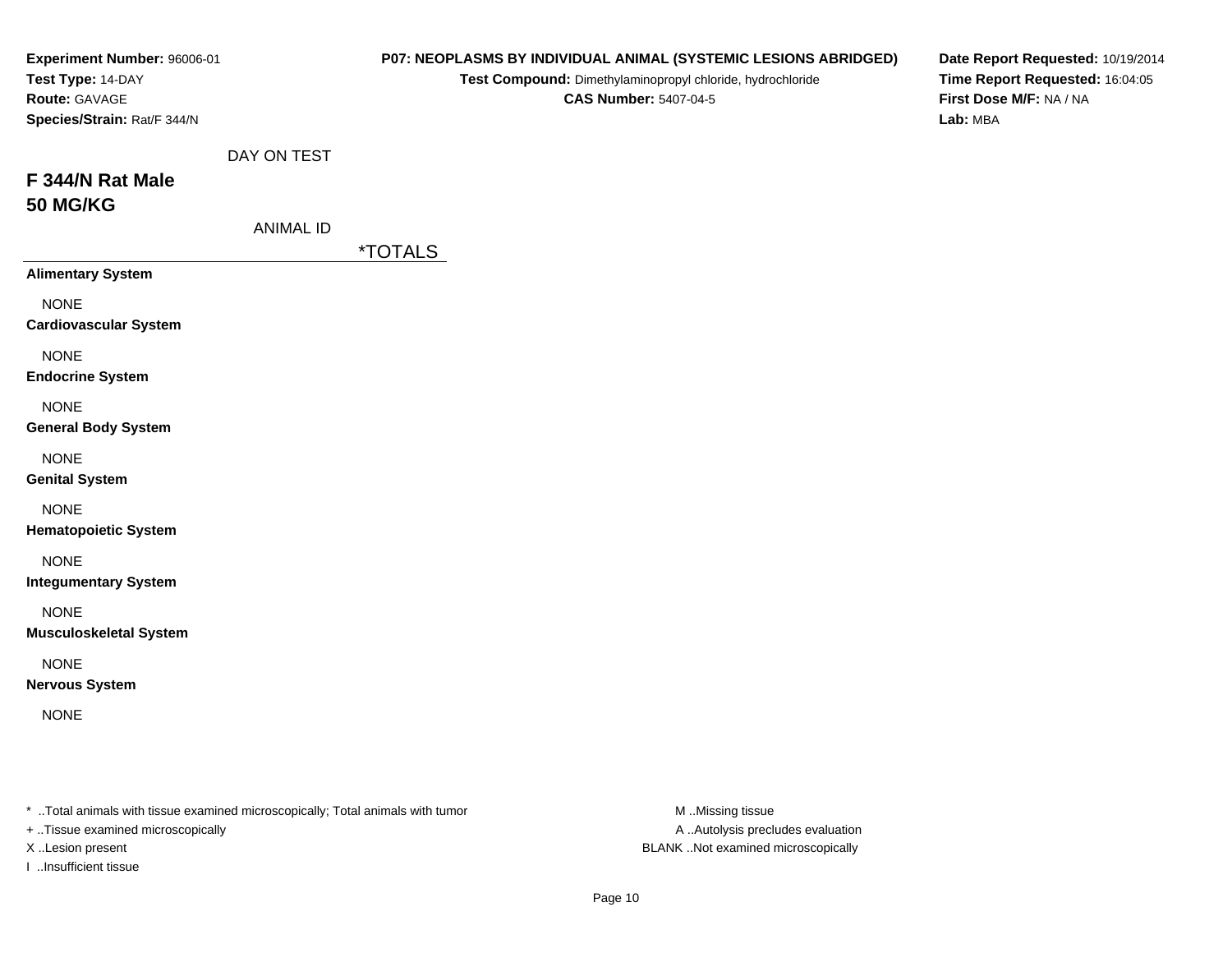| Experiment Number: 96006-01<br>Test Type: 14-DAY<br>Route: GAVAGE<br>Species/Strain: Rat/F 344/N |                  |                       | P07: NEOPLASMS BY INDIVIDUAL ANIMAL (SYSTEMIC LESIONS ABRIDGED)<br>Test Compound: Dimethylaminopropyl chloride, hydrochloride<br><b>CAS Number: 5407-04-5</b> | Date Report Requested: 10/19/2014<br>Time Report Requested: 16:04:05<br>First Dose M/F: NA / NA<br>Lab: MBA |
|--------------------------------------------------------------------------------------------------|------------------|-----------------------|---------------------------------------------------------------------------------------------------------------------------------------------------------------|-------------------------------------------------------------------------------------------------------------|
|                                                                                                  | DAY ON TEST      |                       |                                                                                                                                                               |                                                                                                             |
| F 344/N Rat Male<br><b>50 MG/KG</b>                                                              |                  |                       |                                                                                                                                                               |                                                                                                             |
|                                                                                                  | <b>ANIMAL ID</b> |                       |                                                                                                                                                               |                                                                                                             |
|                                                                                                  |                  | <i><b>*TOTALS</b></i> |                                                                                                                                                               |                                                                                                             |
| <b>Respiratory System</b>                                                                        |                  |                       |                                                                                                                                                               |                                                                                                             |
| <b>NONE</b><br><b>Special Senses System</b>                                                      |                  |                       |                                                                                                                                                               |                                                                                                             |
| <b>NONE</b><br><b>Urinary System</b>                                                             |                  |                       |                                                                                                                                                               |                                                                                                             |
| <b>NONE</b><br><b>SYSTEMIC LESIONS</b>                                                           |                  |                       |                                                                                                                                                               |                                                                                                             |
| Multiple Organ                                                                                   |                  | 0                     |                                                                                                                                                               |                                                                                                             |

+ ..Tissue examined microscopically

I ..Insufficient tissue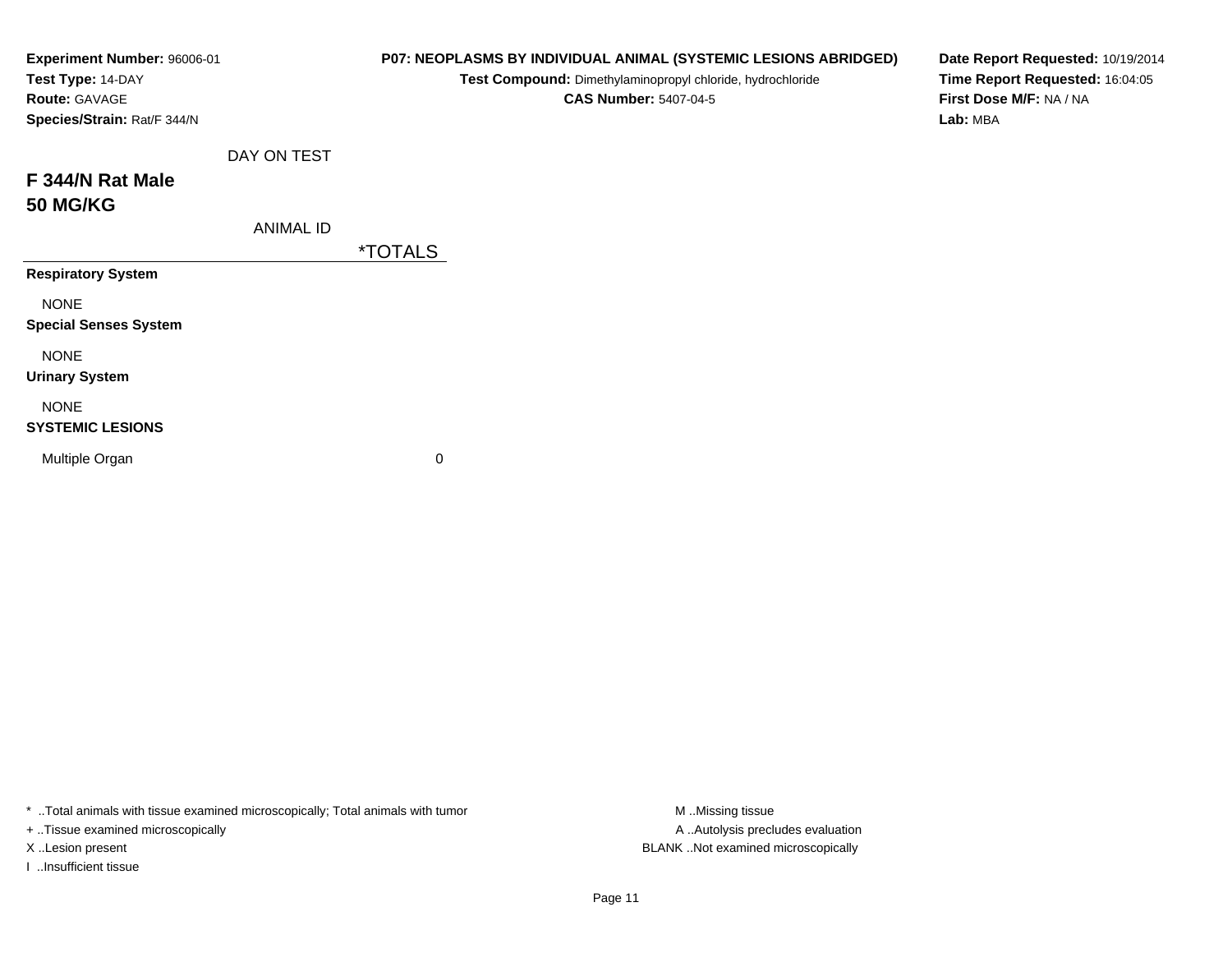**Test Type:** 14-DAY**Route:** GAVAGE

**Species/Strain:** Rat/F 344/N

#### DAY ON TEST**F 344/N Rat Male100 MG/KG**ANIMAL ID*0 0 1 7* 0 0 0 2 6*0 0 1 7*0<br>0<br>0<br>2<br>7 *0 0 1 7* 0 0 0 2 8*0 0 1 7* 0 0 0 2 9*0 0 1 7* 0 0 0 3 0 \*TOTALS

**Alimentary System**

**NONE** 

**Cardiovascular System**

NONE

**Endocrine System**

NONE

**General Body System**

NONE

**Genital System**

NONE

**Hematopoietic System**

NONE

**Integumentary System**

NONE

**Musculoskeletal System**

NONE

**Nervous System**

NONE

\* ..Total animals with tissue examined microscopically; Total animals with tumor **M** ..Missing tissue M ..Missing tissue

+ ..Tissue examined microscopically

I ..Insufficient tissue

**P07: NEOPLASMS BY INDIVIDUAL ANIMAL (SYSTEMIC LESIONS ABRIDGED)**

**Test Compound:** Dimethylaminopropyl chloride, hydrochloride

**CAS Number:** 5407-04-5

**Date Report Requested:** 10/19/2014**Time Report Requested:** 16:04:05**First Dose M/F:** NA / NA**Lab:** MBA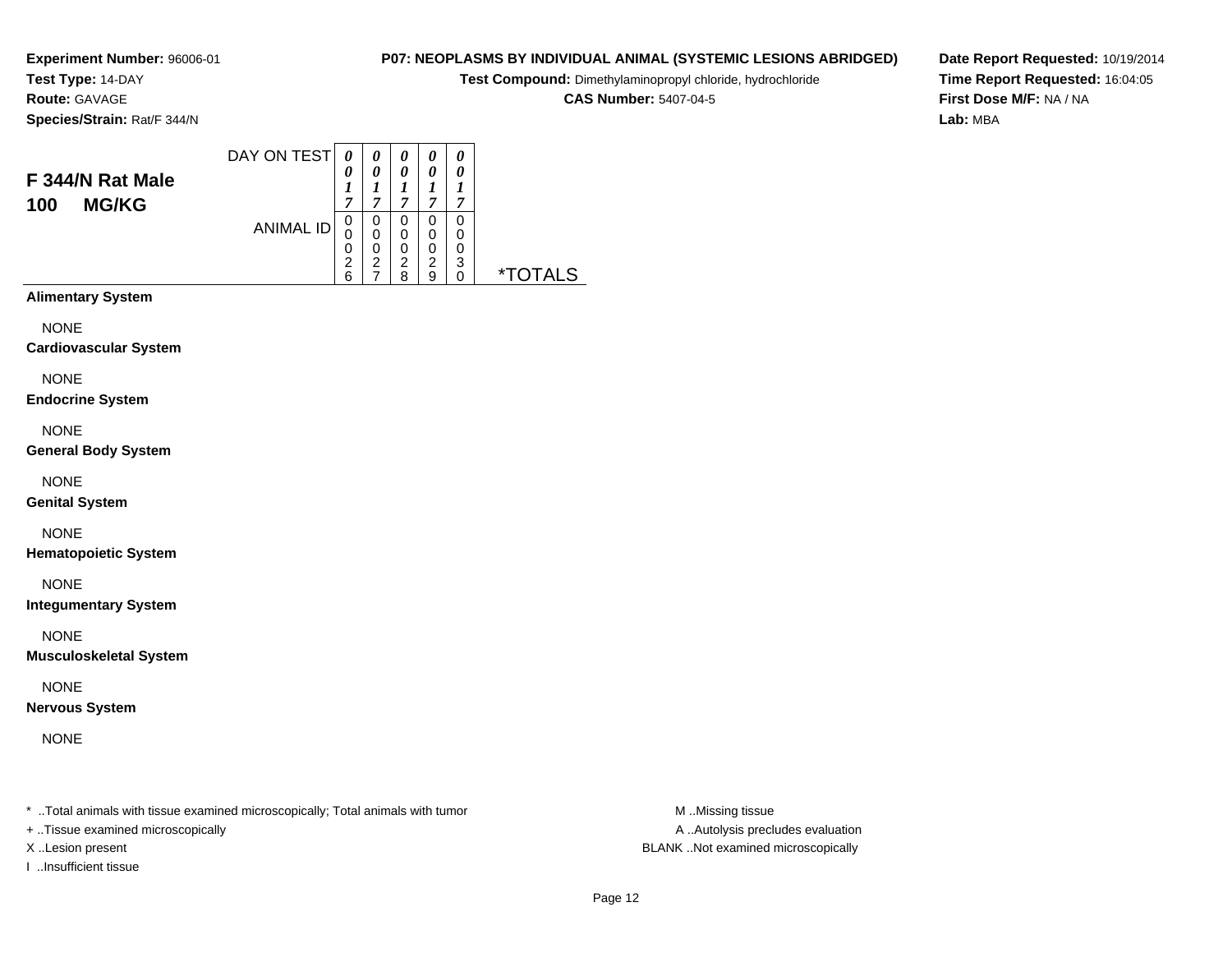**Test Type:** 14-DAY

**Route:** GAVAGE

**Species/Strain:** Rat/F 344/N

**P07: NEOPLASMS BY INDIVIDUAL ANIMAL (SYSTEMIC LESIONS ABRIDGED)**

**Test Compound:** Dimethylaminopropyl chloride, hydrochloride

**CAS Number:** 5407-04-5

**Date Report Requested:** 10/19/2014**Time Report Requested:** 16:04:05**First Dose M/F:** NA / NA**Lab:** MBA

| F 344/N Rat Male<br><b>MG/KG</b><br>100           | DAY ON TEST<br><b>ANIMAL ID</b> | 0<br>0<br>$\boldsymbol{l}$<br>$\overline{7}$<br>0<br>0 | 0<br>0<br>7<br>0<br>0             | 0<br>0<br>7<br>0        | 0<br>0<br>7<br>0<br>0 | 0<br>0<br>1<br>7<br>0<br>0 |                              |
|---------------------------------------------------|---------------------------------|--------------------------------------------------------|-----------------------------------|-------------------------|-----------------------|----------------------------|------------------------------|
|                                                   |                                 | 0<br>$\overline{c}$<br>6                               | 0<br>$\overline{\mathbf{c}}$<br>7 | 0<br>0<br>$\frac{2}{8}$ | 0<br>2<br>9           | 0<br>3<br>$\mathbf 0$      | <i><b>*TOTALS</b></i>        |
| <b>Respiratory System</b>                         |                                 |                                                        |                                   |                         |                       |                            |                              |
| <b>NONE</b><br><b>Special Senses System</b>       |                                 |                                                        |                                   |                         |                       |                            |                              |
| <b>NONE</b><br><b>Urinary System</b>              |                                 |                                                        |                                   |                         |                       |                            |                              |
| <b>Urinary Bladder</b><br><b>SYSTEMIC LESIONS</b> |                                 |                                                        |                                   |                         |                       | $\ddot{}$                  | 1                            |
| Multiple Organ                                    |                                 |                                                        |                                   |                         |                       | $\ddot{}$                  | 1<br>*** END OF MALE DATA*** |

\* ..Total animals with tissue examined microscopically; Total animals with tumor **M** . Missing tissue M ..Missing tissue

+ ..Tissue examined microscopically

I ..Insufficient tissue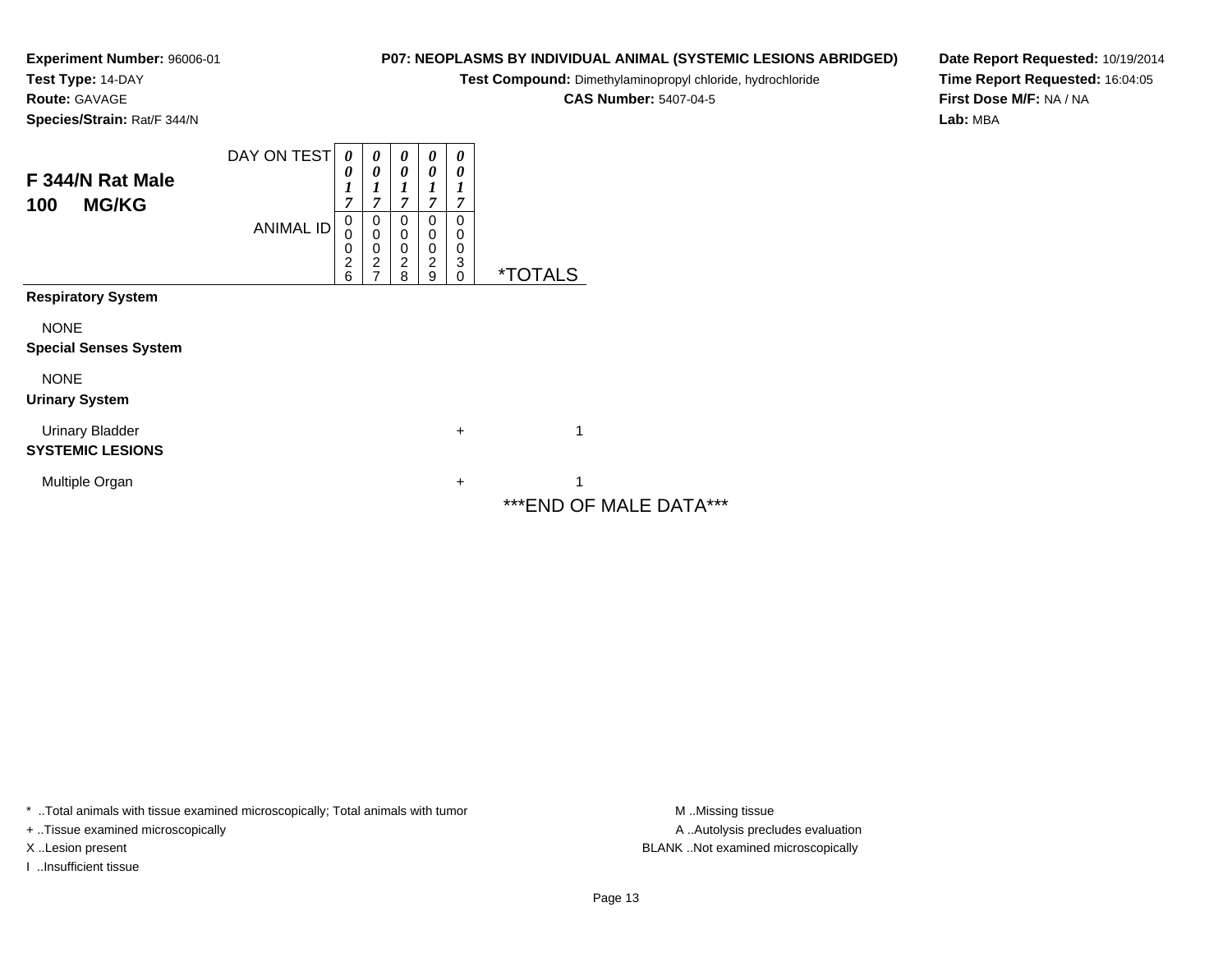| Experiment Number: 96006-01<br>Test Type: 14-DAY<br>Route: GAVAGE<br>Species/Strain: Rat/F 344/N |                                 |                       | P07: NEOPLASMS BY INDIVIDUAL ANIMAL (SYSTEMIC LESIONS ABRIDGED)<br>Test Compound: Dimethylaminopropyl chloride, hydrochloride<br><b>CAS Number: 5407-04-5</b> | Date Report Requested: 10/19/2014<br>Time Report Requested: 16:04:05<br>First Dose M/F: NA / NA<br>Lab: MBA |
|--------------------------------------------------------------------------------------------------|---------------------------------|-----------------------|---------------------------------------------------------------------------------------------------------------------------------------------------------------|-------------------------------------------------------------------------------------------------------------|
| F 344/N Rat Female<br><b>VEHICLE CONTROL</b>                                                     | DAY ON TEST<br><b>ANIMAL ID</b> | <i><b>*TOTALS</b></i> |                                                                                                                                                               |                                                                                                             |
| <b>Alimentary System</b>                                                                         |                                 |                       |                                                                                                                                                               |                                                                                                             |
| <b>NONE</b><br><b>Cardiovascular System</b>                                                      |                                 |                       |                                                                                                                                                               |                                                                                                             |
| <b>NONE</b><br><b>Endocrine System</b>                                                           |                                 |                       |                                                                                                                                                               |                                                                                                             |
| <b>NONE</b><br><b>General Body System</b>                                                        |                                 |                       |                                                                                                                                                               |                                                                                                             |
| <b>NONE</b><br><b>Genital System</b>                                                             |                                 |                       |                                                                                                                                                               |                                                                                                             |
| <b>NONE</b><br><b>Hematopoietic System</b>                                                       |                                 |                       |                                                                                                                                                               |                                                                                                             |
| <b>NONE</b><br><b>Integumentary System</b>                                                       |                                 |                       |                                                                                                                                                               |                                                                                                             |
| <b>NONE</b><br><b>Musculoskeletal System</b>                                                     |                                 |                       |                                                                                                                                                               |                                                                                                             |
| <b>NONE</b><br><b>Nervous System</b>                                                             |                                 |                       |                                                                                                                                                               |                                                                                                             |
| <b>NONE</b>                                                                                      |                                 |                       |                                                                                                                                                               |                                                                                                             |
|                                                                                                  |                                 |                       |                                                                                                                                                               |                                                                                                             |

+ ..Tissue examined microscopically

I ..Insufficient tissue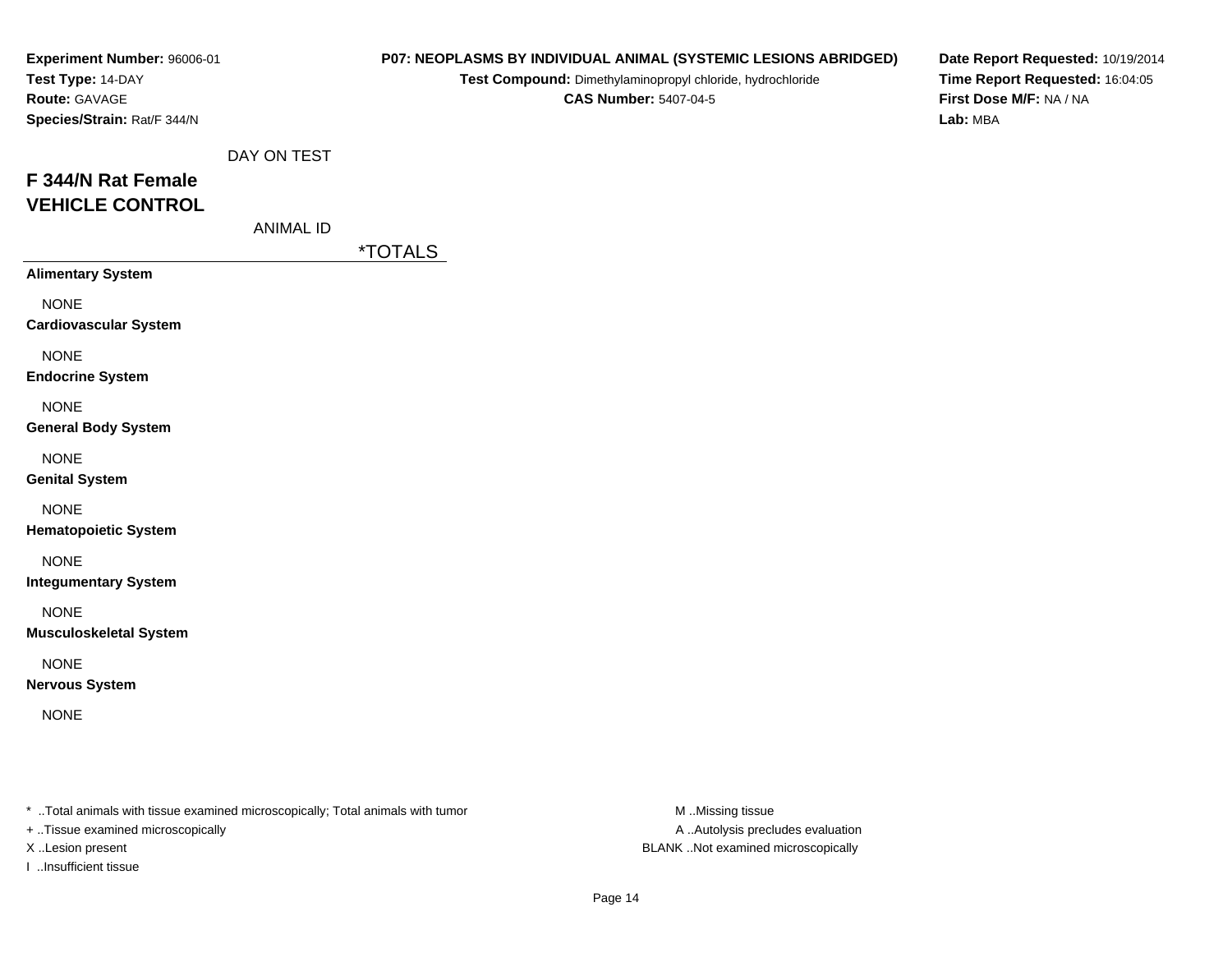| Experiment Number: 96006-01<br>Test Type: 14-DAY<br><b>Route: GAVAGE</b> |                  |                       | P07: NEOPLASMS BY INDIVIDUAL ANIMAL (SYSTEMIC LESIONS ABRIDGED)<br>Test Compound: Dimethylaminopropyl chloride, hydrochloride<br><b>CAS Number: 5407-04-5</b> | Date Report Requested: 10/19/2014<br>Time Report Requested: 16:04:05<br>First Dose M/F: NA / NA |  |
|--------------------------------------------------------------------------|------------------|-----------------------|---------------------------------------------------------------------------------------------------------------------------------------------------------------|-------------------------------------------------------------------------------------------------|--|
| Species/Strain: Rat/F 344/N                                              |                  |                       |                                                                                                                                                               | Lab: MBA                                                                                        |  |
|                                                                          | DAY ON TEST      |                       |                                                                                                                                                               |                                                                                                 |  |
| F 344/N Rat Female                                                       |                  |                       |                                                                                                                                                               |                                                                                                 |  |
| <b>VEHICLE CONTROL</b>                                                   |                  |                       |                                                                                                                                                               |                                                                                                 |  |
|                                                                          | <b>ANIMAL ID</b> |                       |                                                                                                                                                               |                                                                                                 |  |
|                                                                          |                  | <i><b>*TOTALS</b></i> |                                                                                                                                                               |                                                                                                 |  |
| <b>Respiratory System</b>                                                |                  |                       |                                                                                                                                                               |                                                                                                 |  |
| <b>NONE</b>                                                              |                  |                       |                                                                                                                                                               |                                                                                                 |  |
| <b>Special Senses System</b>                                             |                  |                       |                                                                                                                                                               |                                                                                                 |  |
| <b>NONE</b>                                                              |                  |                       |                                                                                                                                                               |                                                                                                 |  |
| <b>Urinary System</b>                                                    |                  |                       |                                                                                                                                                               |                                                                                                 |  |
| <b>NONE</b>                                                              |                  |                       |                                                                                                                                                               |                                                                                                 |  |
| <b>SYSTEMIC LESIONS</b>                                                  |                  |                       |                                                                                                                                                               |                                                                                                 |  |
| Multiple Organ                                                           |                  | 0                     |                                                                                                                                                               |                                                                                                 |  |
|                                                                          |                  |                       |                                                                                                                                                               |                                                                                                 |  |

+ ..Tissue examined microscopically

I ..Insufficient tissue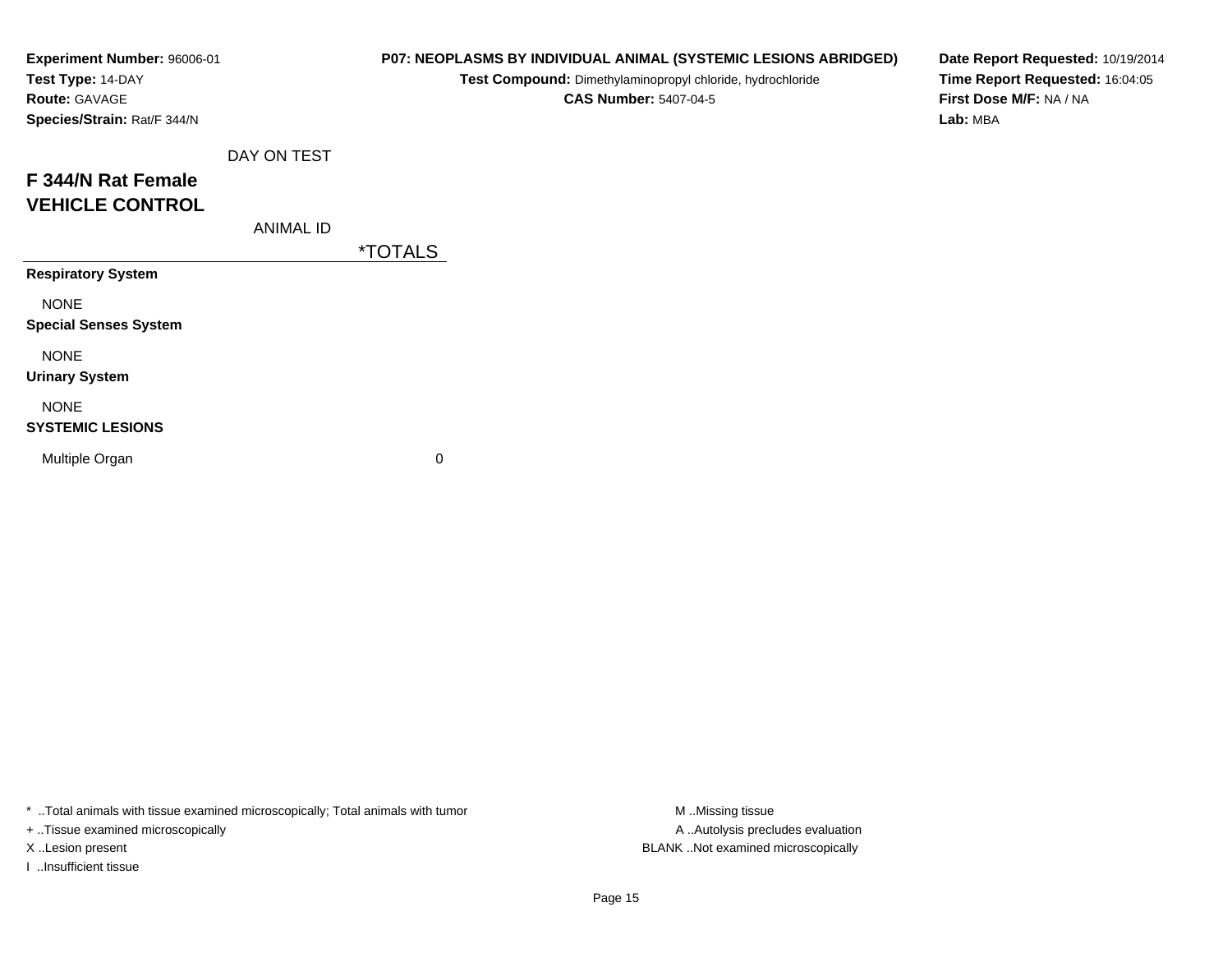| Experiment Number: 96006-01<br>Test Type: 14-DAY<br>Route: GAVAGE<br>Species/Strain: Rat/F 344/N |                                 |                       | P07: NEOPLASMS BY INDIVIDUAL ANIMAL (SYSTEMIC LESIONS ABRIDGED)<br>Test Compound: Dimethylaminopropyl chloride, hydrochloride<br><b>CAS Number: 5407-04-5</b> | Date Report Requested: 10/19/2014<br>Time Report Requested: 16:04:05<br>First Dose M/F: NA / NA<br>Lab: MBA |
|--------------------------------------------------------------------------------------------------|---------------------------------|-----------------------|---------------------------------------------------------------------------------------------------------------------------------------------------------------|-------------------------------------------------------------------------------------------------------------|
| F 344/N Rat Female<br><b>MG/KG</b><br>6.25                                                       | DAY ON TEST<br><b>ANIMAL ID</b> | <i><b>*TOTALS</b></i> |                                                                                                                                                               |                                                                                                             |
| <b>Alimentary System</b>                                                                         |                                 |                       |                                                                                                                                                               |                                                                                                             |
| <b>NONE</b><br><b>Cardiovascular System</b>                                                      |                                 |                       |                                                                                                                                                               |                                                                                                             |
| <b>NONE</b><br><b>Endocrine System</b>                                                           |                                 |                       |                                                                                                                                                               |                                                                                                             |
| <b>NONE</b><br><b>General Body System</b>                                                        |                                 |                       |                                                                                                                                                               |                                                                                                             |
| <b>NONE</b><br><b>Genital System</b>                                                             |                                 |                       |                                                                                                                                                               |                                                                                                             |
| <b>NONE</b><br><b>Hematopoietic System</b>                                                       |                                 |                       |                                                                                                                                                               |                                                                                                             |
| <b>NONE</b><br><b>Integumentary System</b>                                                       |                                 |                       |                                                                                                                                                               |                                                                                                             |
| <b>NONE</b><br><b>Musculoskeletal System</b>                                                     |                                 |                       |                                                                                                                                                               |                                                                                                             |
| <b>NONE</b><br><b>Nervous System</b>                                                             |                                 |                       |                                                                                                                                                               |                                                                                                             |
| <b>NONE</b>                                                                                      |                                 |                       |                                                                                                                                                               |                                                                                                             |
|                                                                                                  |                                 |                       |                                                                                                                                                               |                                                                                                             |

+ ..Tissue examined microscopically

I ..Insufficient tissue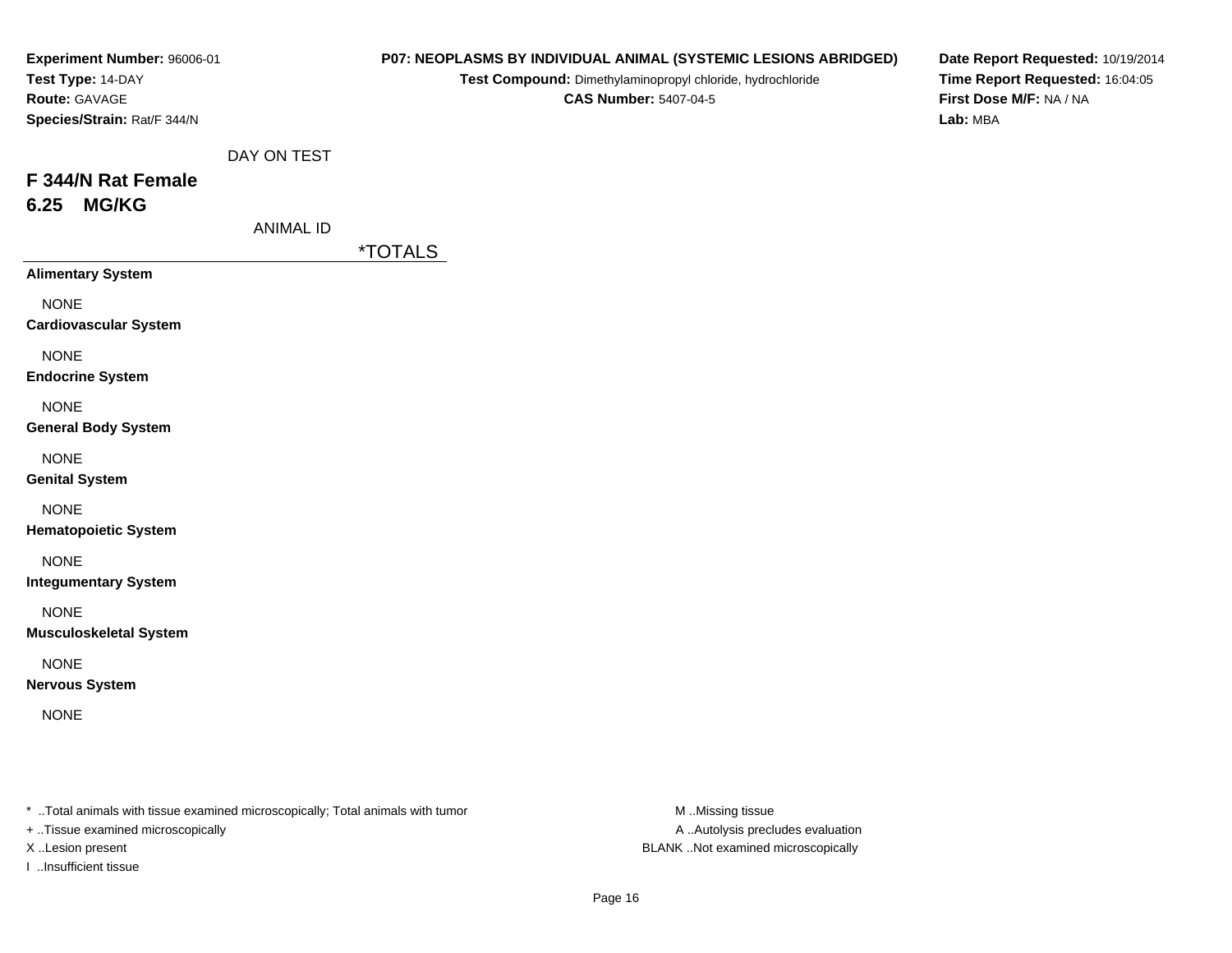| Experiment Number: 96006-01<br>Test Type: 14-DAY<br>Route: GAVAGE<br>Species/Strain: Rat/F 344/N |                  | P07: NEOPLASMS BY INDIVIDUAL ANIMAL (SYSTEMIC LESIONS ABRIDGED)<br>Test Compound: Dimethylaminopropyl chloride, hydrochloride<br><b>CAS Number: 5407-04-5</b> | Date Report Requested: 10/19/2014<br>Time Report Requested: 16:04:05<br>First Dose M/F: NA / NA<br>Lab: MBA |
|--------------------------------------------------------------------------------------------------|------------------|---------------------------------------------------------------------------------------------------------------------------------------------------------------|-------------------------------------------------------------------------------------------------------------|
|                                                                                                  | DAY ON TEST      |                                                                                                                                                               |                                                                                                             |
| F 344/N Rat Female<br><b>MG/KG</b><br>6.25                                                       |                  |                                                                                                                                                               |                                                                                                             |
|                                                                                                  | <b>ANIMAL ID</b> |                                                                                                                                                               |                                                                                                             |
|                                                                                                  |                  | <i><b>*TOTALS</b></i>                                                                                                                                         |                                                                                                             |
| <b>Respiratory System</b>                                                                        |                  |                                                                                                                                                               |                                                                                                             |
| <b>NONE</b><br><b>Special Senses System</b>                                                      |                  |                                                                                                                                                               |                                                                                                             |
| <b>NONE</b><br><b>Urinary System</b>                                                             |                  |                                                                                                                                                               |                                                                                                             |
| <b>NONE</b><br><b>SYSTEMIC LESIONS</b>                                                           |                  |                                                                                                                                                               |                                                                                                             |
| Multiple Organ                                                                                   |                  | 0                                                                                                                                                             |                                                                                                             |

+ ..Tissue examined microscopically

I ..Insufficient tissue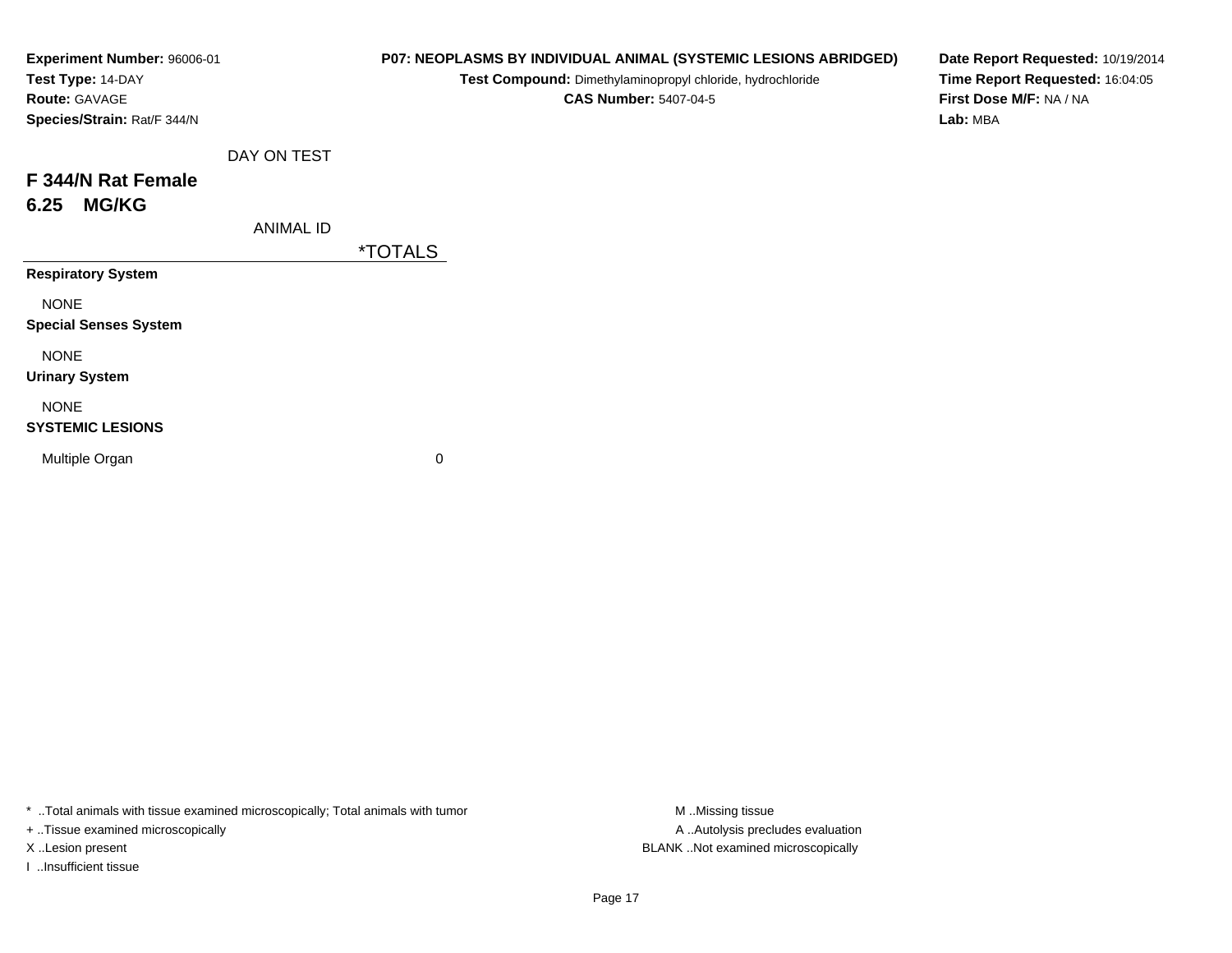**Test Type:** 14-DAY**Route:** GAVAGE

**Species/Strain:** Rat/F 344/N

#### DAY ON TEST**F 344/N Rat Female12.5 MG/KG**ANIMAL ID*0 0 1 7* 0 0 0 4*0 0 1 7*0<br>0<br>0<br>4<br>2 *0 0 1 7* 0 0 0 4 3*0 0 1 7* 0 0 0 4*0 0 1 7* 0 00<br>4<br>5 5 \*TOTALS

1

4

**Alimentary System**

**NONE** 

**Cardiovascular System**

NONE

**Endocrine System**

NONE

**General Body System**

NONE

**Genital System**

NONE

**Hematopoietic System**

NONE

**Integumentary System**

NONE

**Musculoskeletal System**

NONE

**Nervous System**

NONE

\* ..Total animals with tissue examined microscopically; Total animals with tumor **M** ..Missing tissue M ..Missing tissue

+ ..Tissue examined microscopically

X ..Lesion present BLANK ..Not examined microscopically

I ..Insufficient tissue

**P07: NEOPLASMS BY INDIVIDUAL ANIMAL (SYSTEMIC LESIONS ABRIDGED)**

**Test Compound:** Dimethylaminopropyl chloride, hydrochloride

**CAS Number:** 5407-04-5

**Date Report Requested:** 10/19/2014**Time Report Requested:** 16:04:05**First Dose M/F:** NA / NA**Lab:** MBA

A ..Autolysis precludes evaluation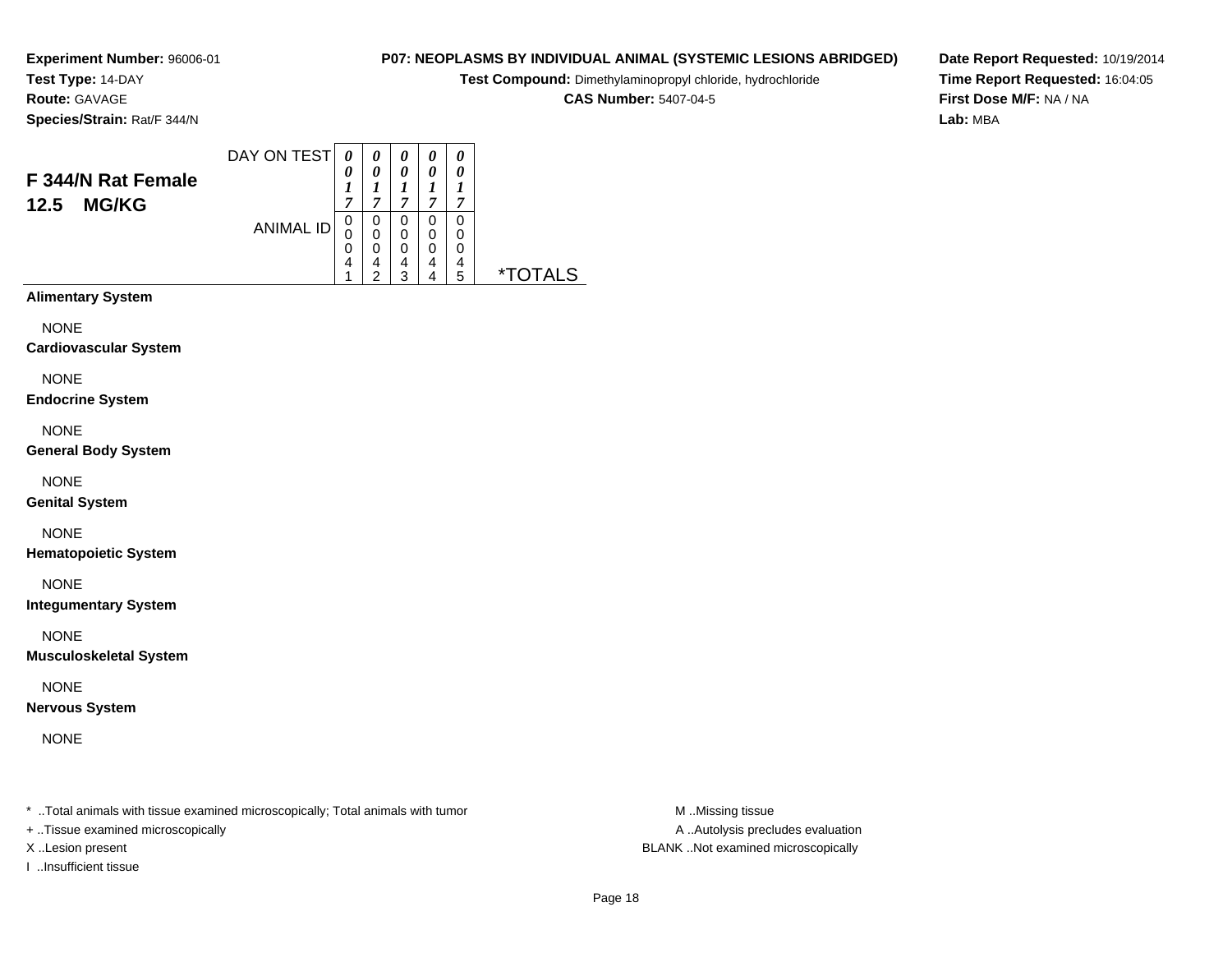**Test Type:** 14-DAY

**Route:** GAVAGE

**Species/Strain:** Rat/F 344/N

## **P07: NEOPLASMS BY INDIVIDUAL ANIMAL (SYSTEMIC LESIONS ABRIDGED)**

**Test Compound:** Dimethylaminopropyl chloride, hydrochloride

**CAS Number:** 5407-04-5

**Date Report Requested:** 10/19/2014**Time Report Requested:** 16:04:05**First Dose M/F:** NA / NA**Lab:** MBA

| F 344/N Rat Female<br>12.5<br><b>MG/KG</b>  | DAY ON TEST      | 0<br>$\pmb{\theta}$<br>$\boldsymbol{l}$<br>7 | 0<br>0<br>$\boldsymbol{l}$<br>7    | 0<br>0<br>1<br>7                             | 0<br>0<br>1<br>7      | 0<br>0<br>1<br>$\overline{7}$ |                       |  |
|---------------------------------------------|------------------|----------------------------------------------|------------------------------------|----------------------------------------------|-----------------------|-------------------------------|-----------------------|--|
|                                             | <b>ANIMAL ID</b> | 0<br>$\mathbf 0$<br>0<br>4                   | 0<br>0<br>0<br>4<br>$\overline{c}$ | 0<br>0<br>$\mathbf 0$<br>$\overline{4}$<br>3 | 0<br>0<br>0<br>4<br>4 | 0<br>0<br>0<br>4<br>5         | <i><b>*TOTALS</b></i> |  |
| <b>Respiratory System</b>                   |                  |                                              |                                    |                                              |                       |                               |                       |  |
| <b>NONE</b><br><b>Special Senses System</b> |                  |                                              |                                    |                                              |                       |                               |                       |  |
| Eye<br><b>Urinary System</b>                |                  |                                              |                                    | $\ddot{}$                                    |                       |                               | 1                     |  |
| <b>NONE</b><br><b>SYSTEMIC LESIONS</b>      |                  |                                              |                                    |                                              |                       |                               |                       |  |
| Multiple Organ                              |                  |                                              |                                    | +                                            |                       |                               | 1                     |  |

\* ..Total animals with tissue examined microscopically; Total animals with tumor **M** . Missing tissue M ..Missing tissue

+ ..Tissue examined microscopically

I ..Insufficient tissue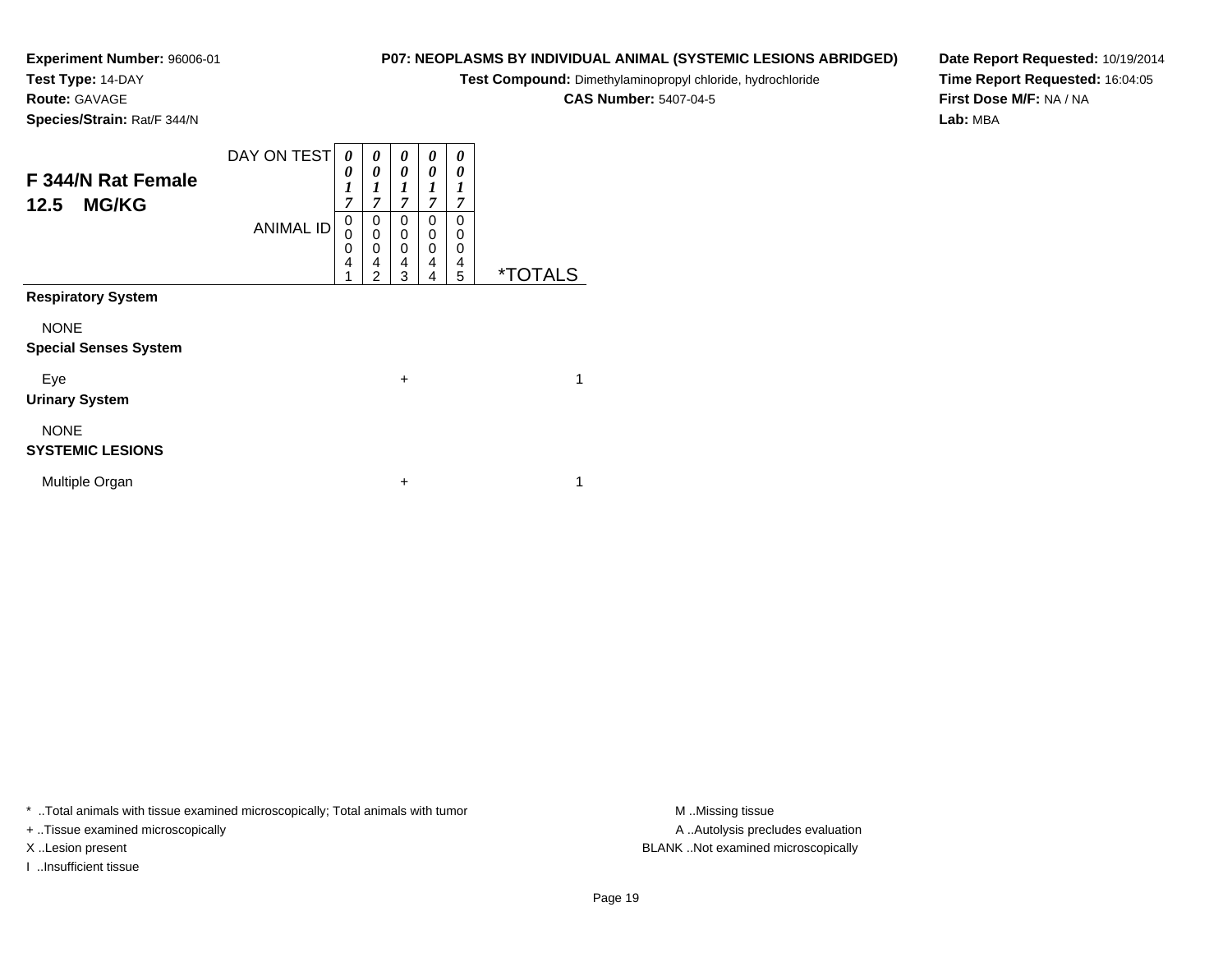**Experiment Number:** 96006-01**Test Type:** 14-DAY

**Route:** GAVAGE

**Species/Strain:** Rat/F 344/N

## **P07: NEOPLASMS BY INDIVIDUAL ANIMAL (SYSTEMIC LESIONS ABRIDGED)**

**Test Compound:** Dimethylaminopropyl chloride, hydrochloride

**CAS Number:** 5407-04-5

**Date Report Requested:** 10/19/2014**Time Report Requested:** 16:04:05**First Dose M/F:** NA / NA**Lab:** MBA

| F 344/N Rat Female                           | DAY ON TEST      | 0<br>0<br>$\boldsymbol{l}$             | 0<br>$\boldsymbol{\theta}$<br>$\boldsymbol{l}$                 | 0<br>$\pmb{\theta}$<br>$\boldsymbol{l}$ | 0<br>$\pmb{\theta}$<br>$\boldsymbol{l}$ | 0<br>$\boldsymbol{\theta}$<br>$\boldsymbol{l}$ |                       |
|----------------------------------------------|------------------|----------------------------------------|----------------------------------------------------------------|-----------------------------------------|-----------------------------------------|------------------------------------------------|-----------------------|
| 25 MG/KG                                     |                  | $\overline{7}$                         | $\boldsymbol{7}$                                               | $\overline{7}$                          | $\overline{7}$                          | $\boldsymbol{7}$                               |                       |
|                                              | <b>ANIMAL ID</b> | $\mathbf 0$<br>$\Omega$<br>0<br>4<br>6 | $\pmb{0}$<br>$\mathbf 0$<br>$\mathbf 0$<br>4<br>$\overline{7}$ | 0<br>$\mathbf 0$<br>0<br>4<br>8         | 0<br>0<br>0<br>4<br>9                   | $\mathbf 0$<br>0<br>0<br>5<br>0                | <i><b>*TOTALS</b></i> |
| <b>Alimentary System</b>                     |                  |                                        |                                                                |                                         |                                         |                                                |                       |
| <b>NONE</b><br><b>Cardiovascular System</b>  |                  |                                        |                                                                |                                         |                                         |                                                |                       |
| <b>NONE</b><br><b>Endocrine System</b>       |                  |                                        |                                                                |                                         |                                         |                                                |                       |
| <b>NONE</b><br><b>General Body System</b>    |                  |                                        |                                                                |                                         |                                         |                                                |                       |
| <b>NONE</b><br><b>Genital System</b>         |                  |                                        |                                                                |                                         |                                         |                                                |                       |
| <b>Uterus</b><br><b>Hematopoietic System</b> |                  |                                        |                                                                |                                         |                                         | +                                              | 1                     |
| <b>NONE</b><br><b>Integumentary System</b>   |                  |                                        |                                                                |                                         |                                         |                                                |                       |
| <b>NONE</b><br><b>Musculoskeletal System</b> |                  |                                        |                                                                |                                         |                                         |                                                |                       |
| <b>NONE</b><br><b>Nervous System</b>         |                  |                                        |                                                                |                                         |                                         |                                                |                       |
| <b>NONE</b>                                  |                  |                                        |                                                                |                                         |                                         |                                                |                       |
|                                              |                  |                                        |                                                                |                                         |                                         |                                                |                       |

\* ..Total animals with tissue examined microscopically; Total animals with tumor **M** . Missing tissue M ..Missing tissue

+ ..Tissue examined microscopically

I ..Insufficient tissue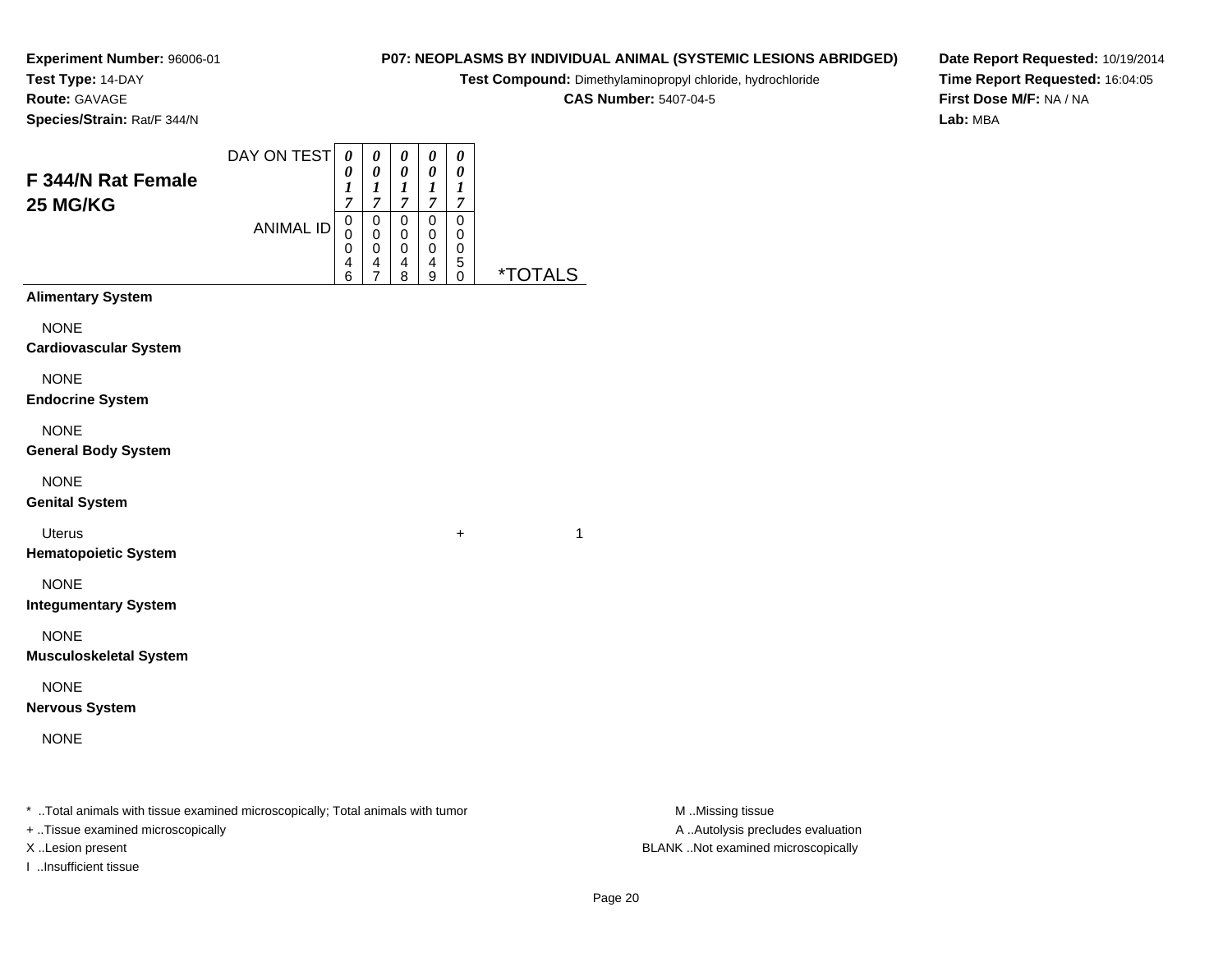**Test Type:** 14-DAY**Route:** GAVAGE

**Species/Strain:** Rat/F 344/N

# **P07: NEOPLASMS BY INDIVIDUAL ANIMAL (SYSTEMIC LESIONS ABRIDGED)**

**Test Compound:** Dimethylaminopropyl chloride, hydrochloride

**CAS Number:** 5407-04-5

**Date Report Requested:** 10/19/2014**Time Report Requested:** 16:04:05**First Dose M/F:** NA / NA**Lab:** MBA

| F 344/N Rat Female<br><b>25 MG/KG</b> | DAY ON TEST      | 0<br>7                | 0<br>0<br>⊥<br>7 | 0<br>0<br>J.<br>7     | 0<br>0<br>7           | 0<br>0<br>7 |            |
|---------------------------------------|------------------|-----------------------|------------------|-----------------------|-----------------------|-------------|------------|
|                                       | <b>ANIMAL ID</b> | 0<br>0<br>O<br>4<br>6 | 0<br>0<br>0<br>4 | 0<br>0<br>0<br>4<br>8 | 0<br>0<br>0<br>4<br>9 | 0<br>0<br>5 | ∗⊤<br>AI S |
| <b>Respiratory System</b>             |                  |                       |                  |                       |                       |             |            |

NONE

#### **Special Senses System**

NONE

#### **Urinary System**

NONE

### **SYSTEMIC LESIONS**

Multiple Organn  $+$ 

\* ..Total animals with tissue examined microscopically; Total animals with tumor **M** ...Missing tissue M ...Missing tissue

+ ..Tissue examined microscopically

I ..Insufficient tissue

A ..Autolysis precludes evaluation X ..Lesion present BLANK ..Not examined microscopically

 $+$  1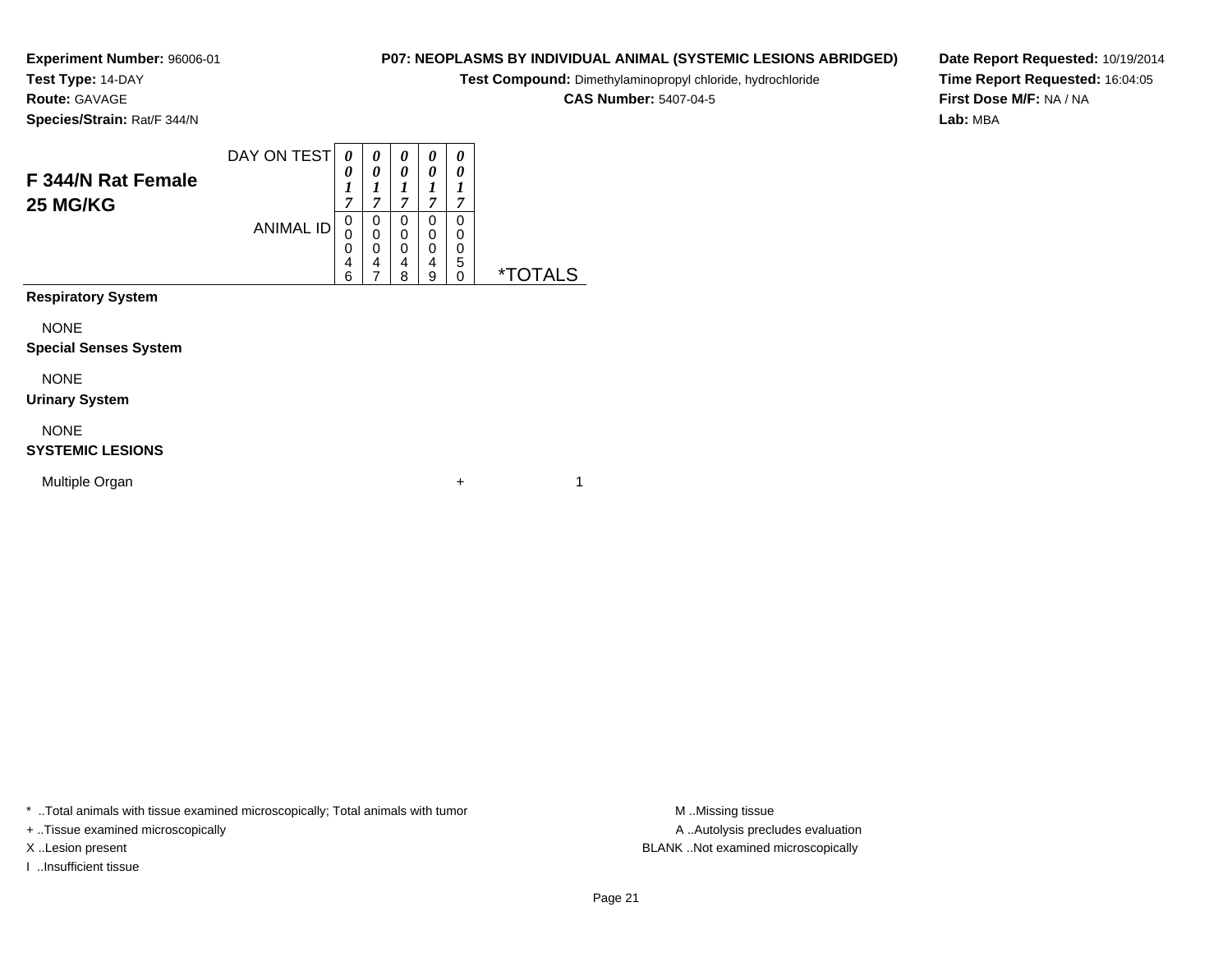| Experiment Number: 96006-01<br>Test Type: 14-DAY<br>Route: GAVAGE<br>Species/Strain: Rat/F 344/N |                                 |                       | Test Compound: Dimethylaminopropyl chloride, hydrochloride<br><b>CAS Number: 5407-04-5</b> | P07: NEOPLASMS BY INDIVIDUAL ANIMAL (SYSTEMIC LESIONS ABRIDGED) | Date Report Requested: 10/19/2014<br>Time Report Requested: 16:04:05<br>First Dose M/F: NA / NA<br>Lab: MBA |
|--------------------------------------------------------------------------------------------------|---------------------------------|-----------------------|--------------------------------------------------------------------------------------------|-----------------------------------------------------------------|-------------------------------------------------------------------------------------------------------------|
| F 344/N Rat Female<br><b>50 MG/KG</b>                                                            | DAY ON TEST<br><b>ANIMAL ID</b> |                       |                                                                                            |                                                                 |                                                                                                             |
| <b>Alimentary System</b>                                                                         |                                 | <i><b>*TOTALS</b></i> |                                                                                            |                                                                 |                                                                                                             |
| <b>NONE</b><br><b>Cardiovascular System</b>                                                      |                                 |                       |                                                                                            |                                                                 |                                                                                                             |
| <b>NONE</b><br><b>Endocrine System</b>                                                           |                                 |                       |                                                                                            |                                                                 |                                                                                                             |
| <b>NONE</b><br><b>General Body System</b>                                                        |                                 |                       |                                                                                            |                                                                 |                                                                                                             |
| <b>NONE</b><br><b>Genital System</b>                                                             |                                 |                       |                                                                                            |                                                                 |                                                                                                             |
| <b>NONE</b><br><b>Hematopoietic System</b>                                                       |                                 |                       |                                                                                            |                                                                 |                                                                                                             |
| <b>NONE</b><br><b>Integumentary System</b>                                                       |                                 |                       |                                                                                            |                                                                 |                                                                                                             |
| <b>NONE</b><br><b>Musculoskeletal System</b>                                                     |                                 |                       |                                                                                            |                                                                 |                                                                                                             |
| <b>NONE</b><br><b>Nervous System</b>                                                             |                                 |                       |                                                                                            |                                                                 |                                                                                                             |
| <b>NONE</b>                                                                                      |                                 |                       |                                                                                            |                                                                 |                                                                                                             |
| * Total animals with tissue examined microscopically; Total animals with tumor                   |                                 |                       |                                                                                            | M Missing tissue                                                |                                                                                                             |

+ ..Tissue examined microscopically

I ..Insufficient tissue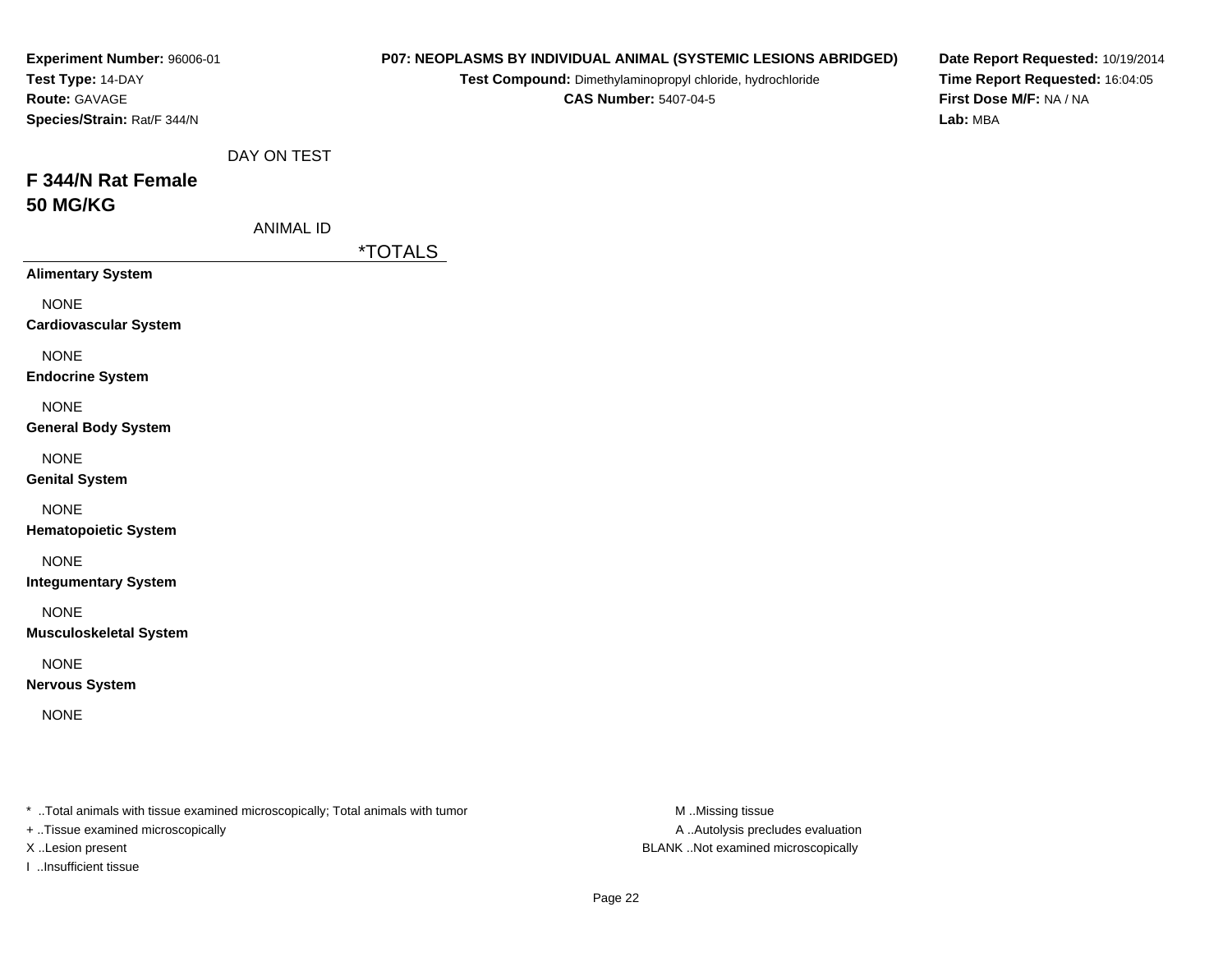| Experiment Number: 96006-01<br>Test Type: 14-DAY<br>Route: GAVAGE<br>Species/Strain: Rat/F 344/N |                  |                       | P07: NEOPLASMS BY INDIVIDUAL ANIMAL (SYSTEMIC LESIONS ABRIDGED)<br>Test Compound: Dimethylaminopropyl chloride, hydrochloride<br><b>CAS Number: 5407-04-5</b> | Date Report Requested: 10/19/2014<br>Time Report Requested: 16:04:05<br>First Dose M/F: NA / NA<br>Lab: MBA |
|--------------------------------------------------------------------------------------------------|------------------|-----------------------|---------------------------------------------------------------------------------------------------------------------------------------------------------------|-------------------------------------------------------------------------------------------------------------|
|                                                                                                  | DAY ON TEST      |                       |                                                                                                                                                               |                                                                                                             |
| F 344/N Rat Female<br><b>50 MG/KG</b>                                                            |                  |                       |                                                                                                                                                               |                                                                                                             |
|                                                                                                  | <b>ANIMAL ID</b> |                       |                                                                                                                                                               |                                                                                                             |
|                                                                                                  |                  | <i><b>*TOTALS</b></i> |                                                                                                                                                               |                                                                                                             |
| <b>Respiratory System</b>                                                                        |                  |                       |                                                                                                                                                               |                                                                                                             |
| <b>NONE</b><br><b>Special Senses System</b>                                                      |                  |                       |                                                                                                                                                               |                                                                                                             |
| <b>NONE</b><br><b>Urinary System</b>                                                             |                  |                       |                                                                                                                                                               |                                                                                                             |
| <b>NONE</b><br><b>SYSTEMIC LESIONS</b>                                                           |                  |                       |                                                                                                                                                               |                                                                                                             |
| Multiple Organ                                                                                   |                  | 0                     |                                                                                                                                                               |                                                                                                             |

+ ..Tissue examined microscopically

I ..Insufficient tissue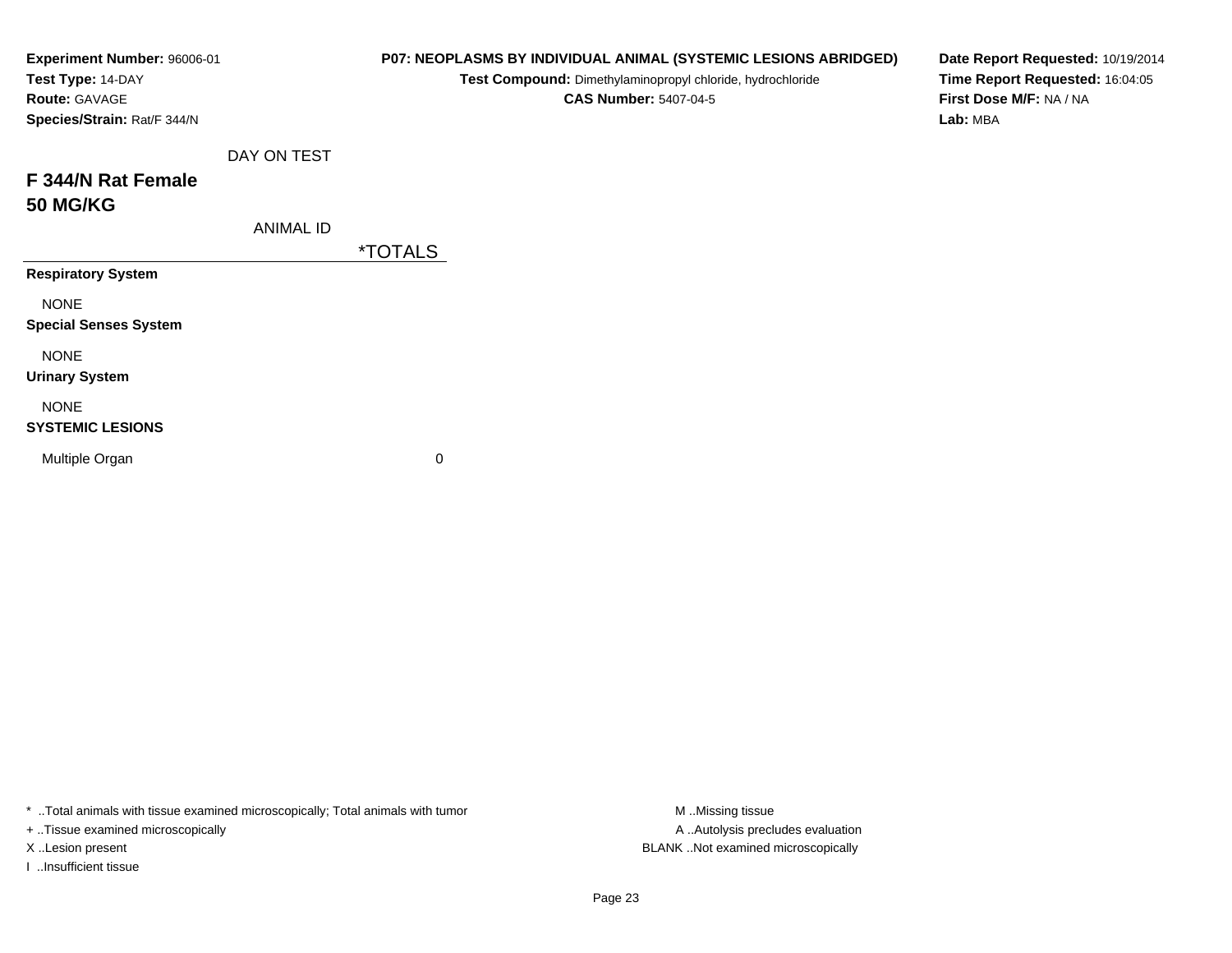| Experiment Number: 96006-01<br>Test Type: 14-DAY<br>Route: GAVAGE<br>Species/Strain: Rat/F 344/N |                                 |                       | P07: NEOPLASMS BY INDIVIDUAL ANIMAL (SYSTEMIC LESIONS ABRIDGED)<br>Test Compound: Dimethylaminopropyl chloride, hydrochloride<br><b>CAS Number: 5407-04-5</b> | Date Report Requested: 10/19/2014<br>Time Report Requested: 16:04:05<br>First Dose M/F: NA / NA<br>Lab: MBA |
|--------------------------------------------------------------------------------------------------|---------------------------------|-----------------------|---------------------------------------------------------------------------------------------------------------------------------------------------------------|-------------------------------------------------------------------------------------------------------------|
| F 344/N Rat Female<br><b>MG/KG</b><br>100                                                        | DAY ON TEST<br><b>ANIMAL ID</b> |                       |                                                                                                                                                               |                                                                                                             |
| <b>Alimentary System</b>                                                                         |                                 | <i><b>*TOTALS</b></i> |                                                                                                                                                               |                                                                                                             |
| <b>NONE</b><br><b>Cardiovascular System</b>                                                      |                                 |                       |                                                                                                                                                               |                                                                                                             |
| <b>NONE</b><br><b>Endocrine System</b>                                                           |                                 |                       |                                                                                                                                                               |                                                                                                             |
| <b>NONE</b><br><b>General Body System</b>                                                        |                                 |                       |                                                                                                                                                               |                                                                                                             |
| <b>NONE</b><br><b>Genital System</b>                                                             |                                 |                       |                                                                                                                                                               |                                                                                                             |
| <b>NONE</b><br><b>Hematopoietic System</b>                                                       |                                 |                       |                                                                                                                                                               |                                                                                                             |
| <b>NONE</b><br><b>Integumentary System</b>                                                       |                                 |                       |                                                                                                                                                               |                                                                                                             |
| <b>NONE</b><br><b>Musculoskeletal System</b>                                                     |                                 |                       |                                                                                                                                                               |                                                                                                             |
| <b>NONE</b><br><b>Nervous System</b>                                                             |                                 |                       |                                                                                                                                                               |                                                                                                             |
| <b>NONE</b>                                                                                      |                                 |                       |                                                                                                                                                               |                                                                                                             |
|                                                                                                  |                                 |                       |                                                                                                                                                               |                                                                                                             |

+ ..Tissue examined microscopically

I ..Insufficient tissue